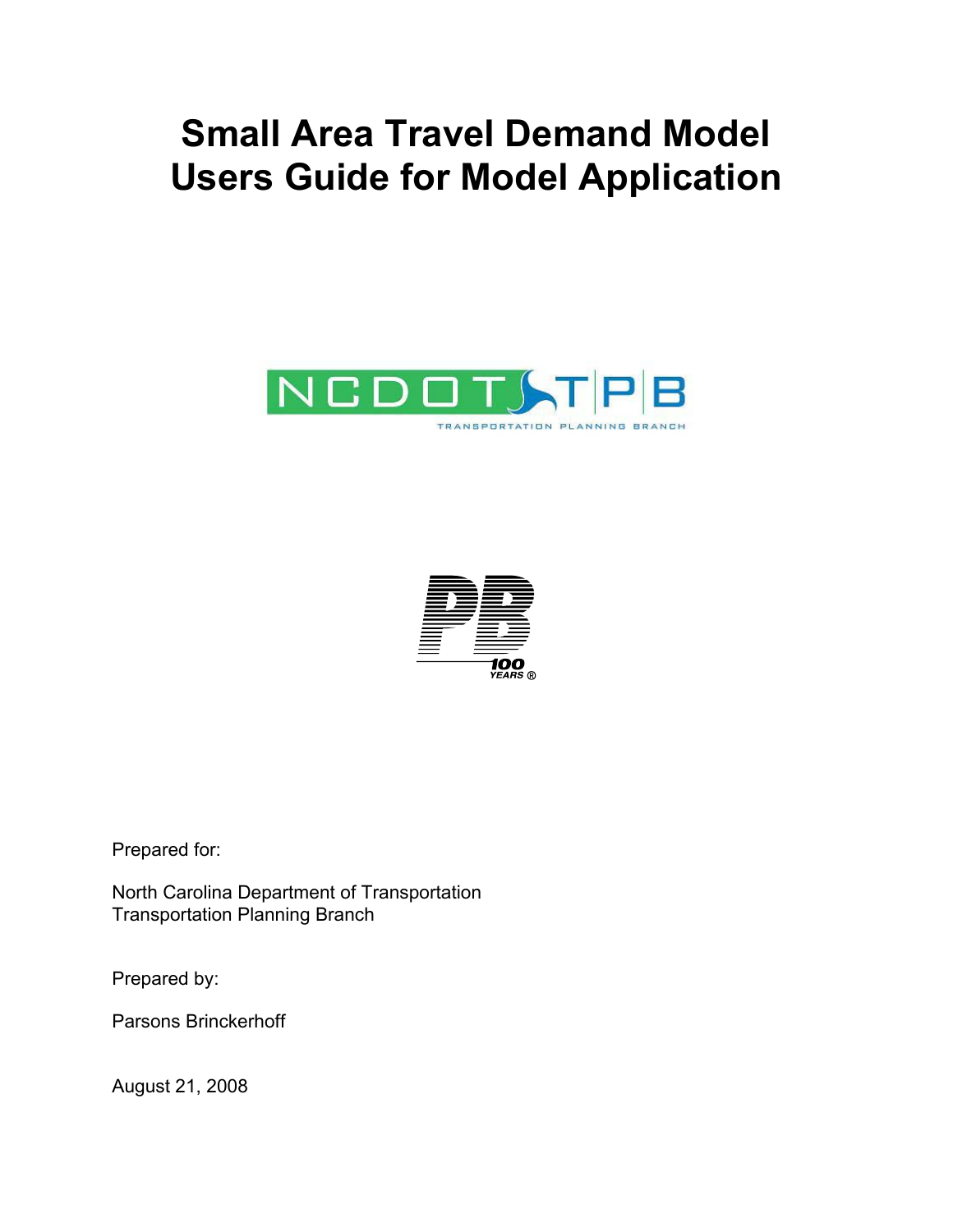# **Table of Contents**

| 1.          |  |
|-------------|--|
| 11          |  |
| 1.2         |  |
| 1.3         |  |
| 1.4         |  |
| $2^{\circ}$ |  |
| 2.1         |  |
|             |  |
|             |  |
|             |  |
|             |  |
|             |  |
|             |  |
|             |  |
|             |  |
| 3           |  |
|             |  |
|             |  |
|             |  |
|             |  |
| 4           |  |
|             |  |
|             |  |
|             |  |
|             |  |
|             |  |
|             |  |
|             |  |
|             |  |
|             |  |
| 5           |  |
| 6           |  |
|             |  |
|             |  |
|             |  |
|             |  |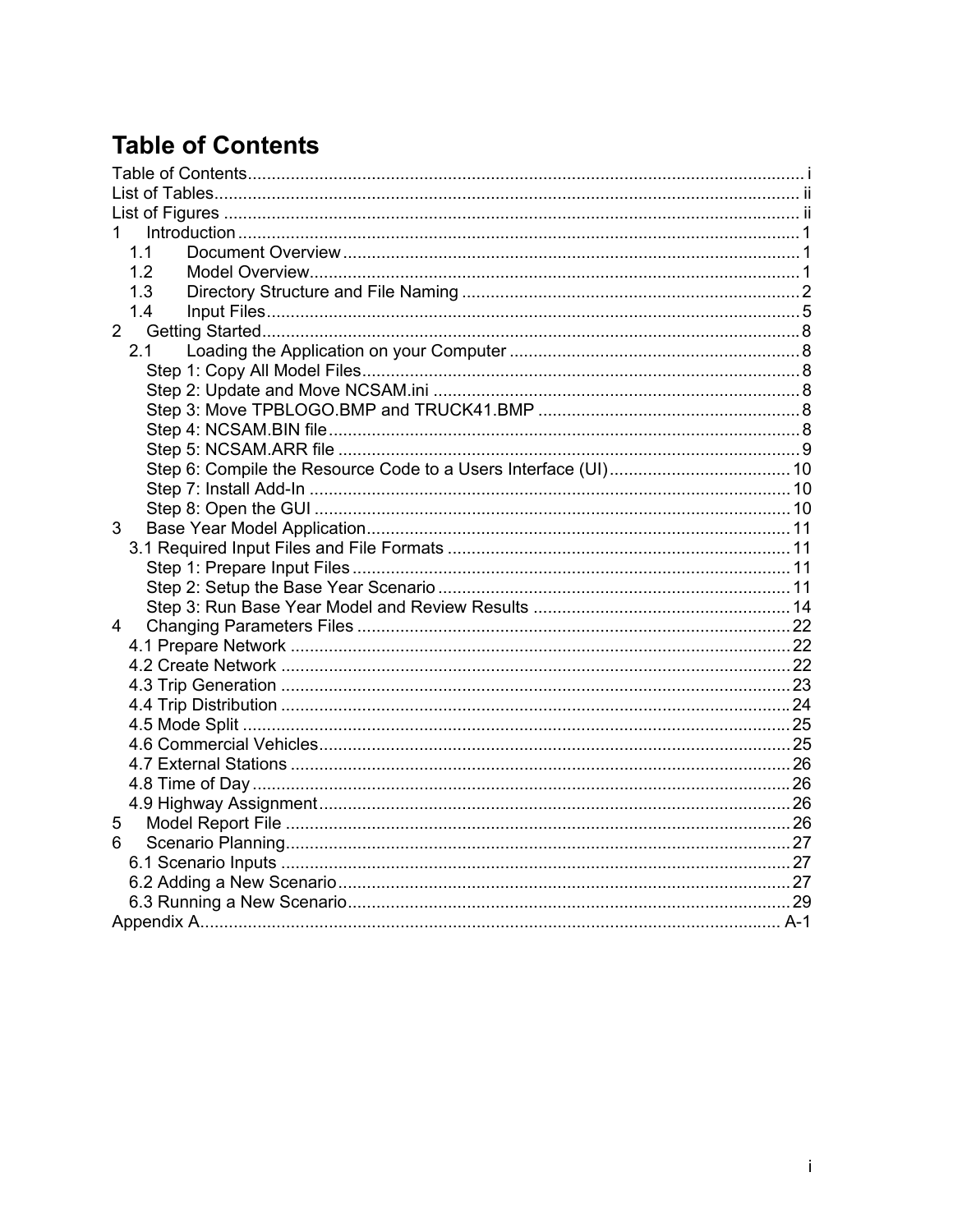# **List of Tables**

# **List of Figures**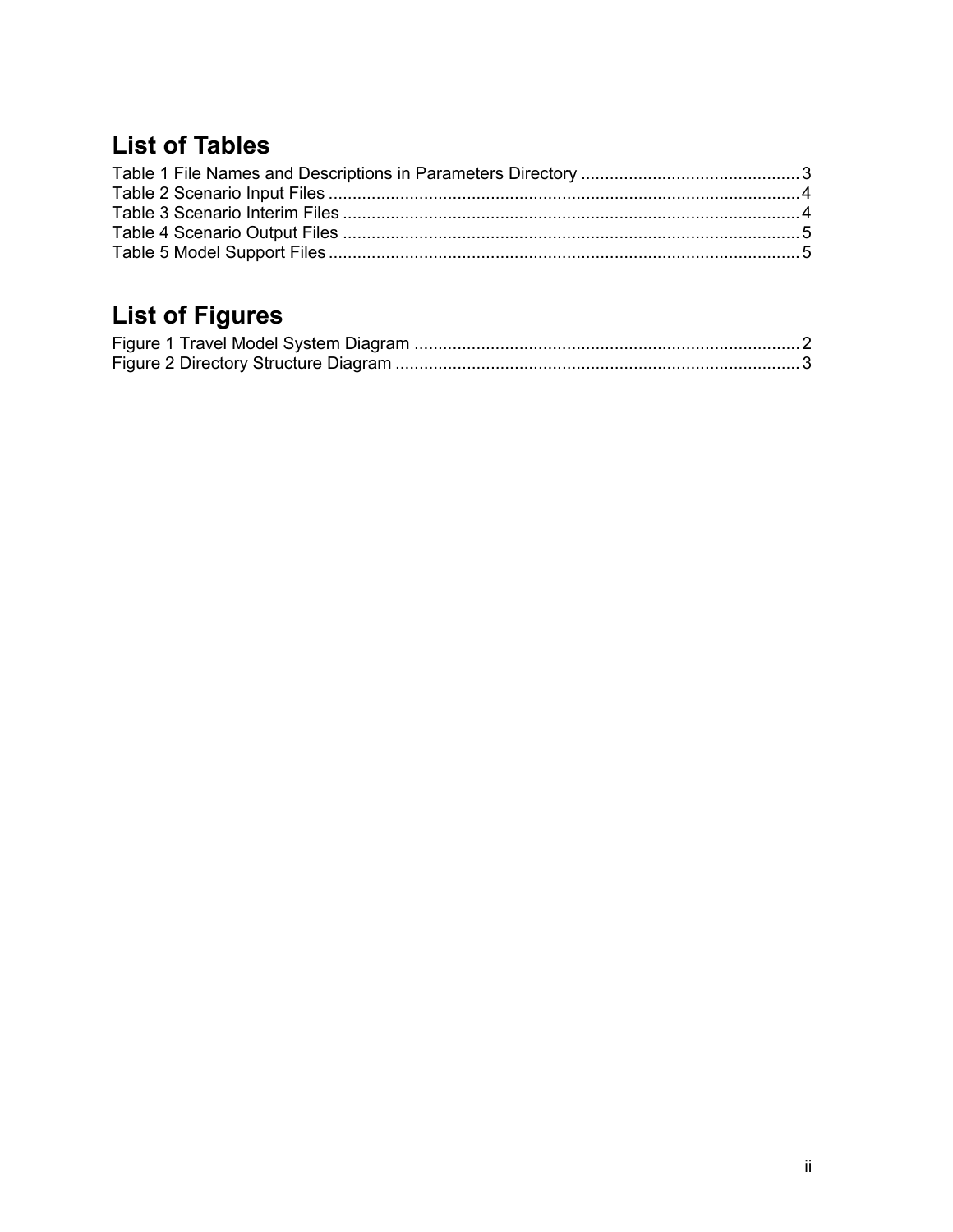# **1 Introduction**

# *1.1 Document Overview*

This document is intended to serve as a user's guide for application of the North Carolina Small Area Model (NCSAM) as described in the NCDOT Small Area Travel Demand Model Procedures Manual. It provides relevant information necessary to understand how the model is applied through a Graphical User Interface (GUI), including creating scenarios, setting parameters, executing a model run, and reviewing output summaries and performance measures. This guide is accompanied by a DVD containing all relevant model files and programs. Chapter 2 of this document provides step-by-step instructions for installing the model on the user's computer and setting necessary parameters required by TransCAD to run the NCSAM. After following these steps the user is ready to execute a model run. Chapter 3 describes the model application process for the base year along with the required input data. After following the steps in this chapter, the user should be able to successfully execute a base year model run. If the GUI is being used for base year model development work then it may be necessary to adjust model parameters, such as trip rates and gamma coefficients, in order to achieve acceptable model performance measures. The process for changing these parameter files is discussed in Chapter 4. The model report file is described in Chapter 5 and Scenario Planning is discussed in Chapter 6.

# *1.2 Model Overview*

The proposed overall structure of the recommended transportation model system is displayed in Figure 1. This schematic demonstrates that the application of the model begins with two key sets of input; the demographic, socio-economic, and land use information (at the traffic analysis zone level), and the transportation network data.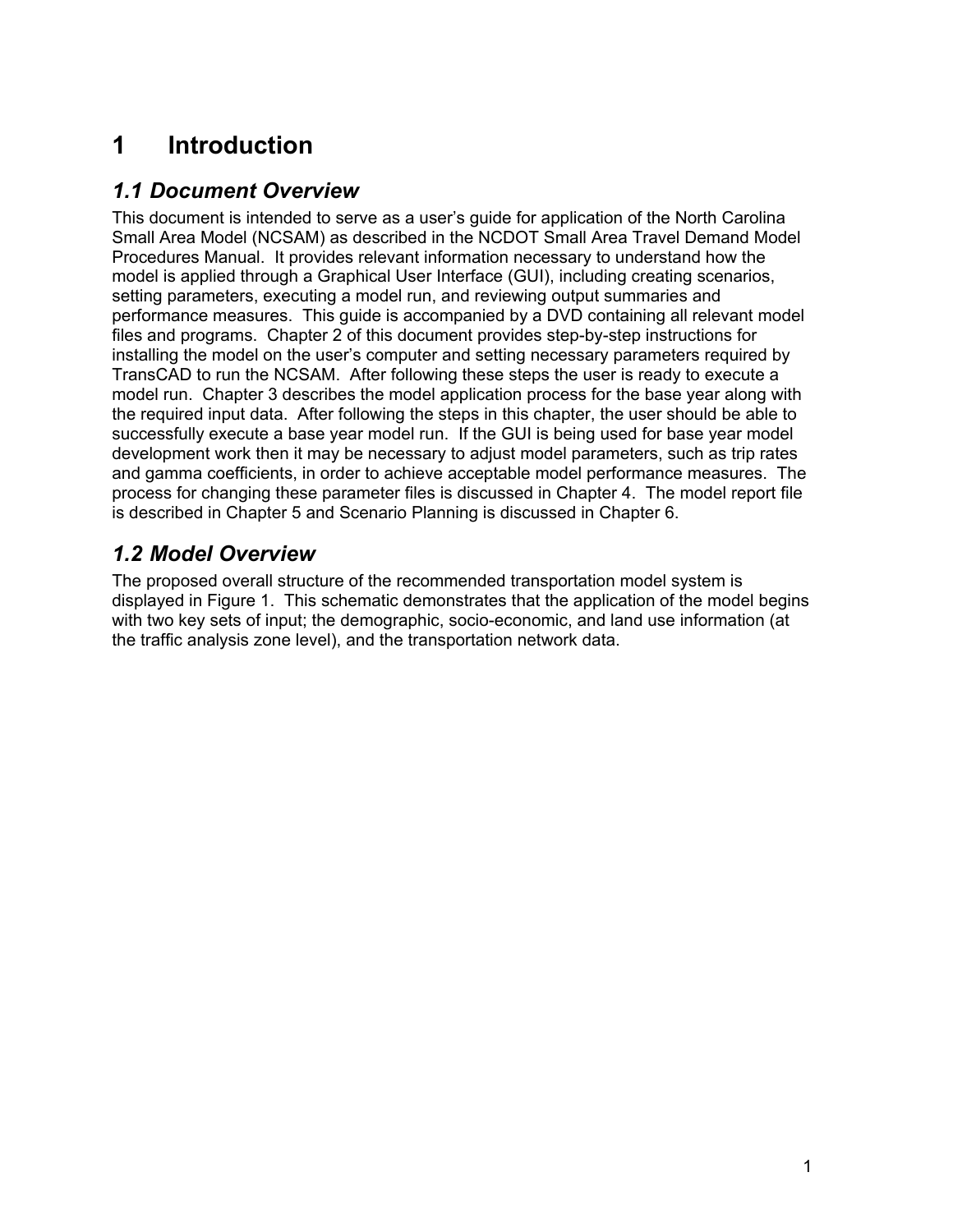

#### **Figure 1 Travel Model System Diagram**

The first model in the sequence is the trip generation model. Estimation of the magnitude of trip making is considered in terms of the range of possible types of trip purposes (i.e., Home-Based Work, Home-Based School, etc.). Following trip generation, linking of trip origins and trip destinations is accomplished by the trip distribution model. Person trips are converted to auto person trips through the application of simple mode split factors. Prior to time-of-day analysis, commercial vehicle trip generation and distribution is performed for commercial autos, pickups, and trucks. External-External (EE) trips are synthesized and External-Internal (EI) and Internal-External (IE) trips are estimated. The next step is estimating the proportion of travel (by trip purpose) occurring in the peak and off-peak periods as determined by a time-of-day factoring model. During this step the auto person trip tables are also converted to vehicle trips using auto occupancy factors by trip purpose. The final component of the model system is embodied in the assignment of travel to the highway network.

# *1.3 Directory Structure and File Naming*

Consistency in file naming conventions between various scenarios facilitates the applications of the model by multiple parties. Proper application of the GUI requires that a specific directory structure and set of file-naming conventions be used. This directory structure uniquely identifies the location of files for each analysis year and scenario. The required directory structure is shown in Figure 2 and the required parameter files are shown in Table 1 and required input files are shown in Table 2. The TransCAD scenario manager is used to create scenarios and will by default look for these files by the names shown in the respective tables and in the relative directory structure shown in Figure 2. The user can include other optional directories, such as a support files folder, as desired but these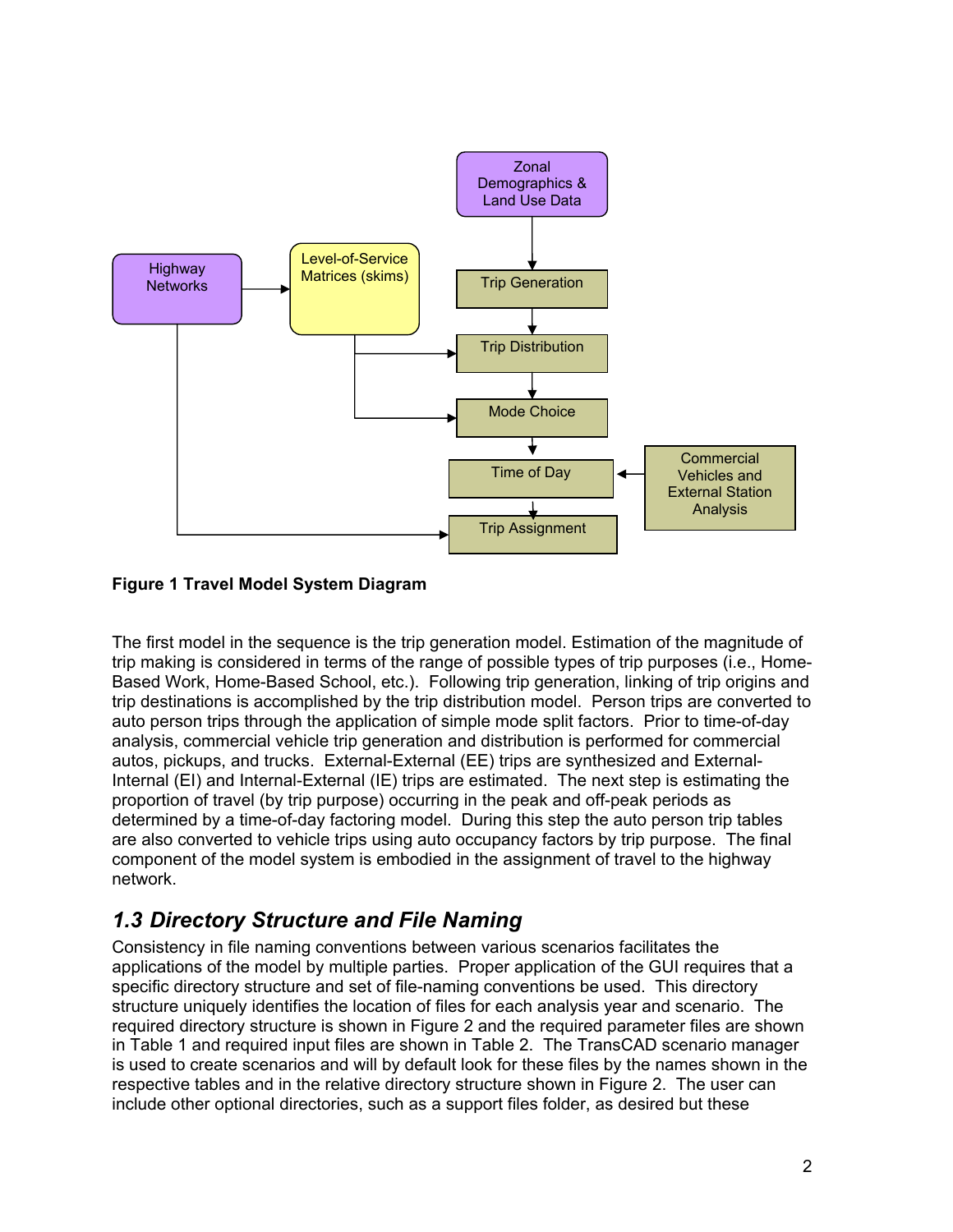directories are not required by the GUI. The scenario manager allows extensive flexibility for changing the file names and locations, after a scenario is created with the default names.



#### **Figure 2 Directory Structure Diagram**

The required parameter files are included in the parameters directory and are applied to all scenarios. These files are described in Table 1.

| File Name                 | Description                                          |
|---------------------------|------------------------------------------------------|
| <b>CAPACITY.BIN</b>       | BIN file with capacities for study area - MUST BE    |
|                           | <b>UPDATED BY USER</b>                               |
| ALPHA.BIN                 | BIN file with standard values for alpha coefficient  |
| <b>HHSIZE.BIN</b>         | Default household size curve coefficients            |
| <b>AUTOS.BIN</b>          | Default auto ownership curve coefficients            |
| <b>JOINTDIST.BIN</b>      | Joint household size/auto ownership seed matrix      |
| NCPRODRATES.BIN           | Default trip production rates                        |
| NCATTRRATES.BIN           | Default trip attraction rates                        |
| <b>CVPRODRATES.BIN</b>    | Default commercial vehicle trip production rates     |
| <b>CVATTRRATES.BIN</b>    | Default commercial vehicle trip attraction rates     |
| IXATTRRATES.BIN           | Default IX trip attraction rates                     |
| GAMMACOEFFICIENTS *.BIN   | <b>Default Gamma Coefficients</b>                    |
| <b>KFACTORS.MTX</b>       | User defined matrix of K-factors (if needed)         |
| MODESHARES *.BIN          | Auto mode shares                                     |
| VEHOCCUPANCYFACTORS *.BIN | Vehicle occupancy factors                            |
| NC HOURLY *.BIN           | PA to OD TOD conversions                             |
| PEAKFACTORS *. BIN        | Peak hour factors used to convert hourly capacity to |
|                           | time period capacity                                 |

#### **Table 1 File Names and Descriptions in Parameters Directory**

\* Small area or large area (a small area is typically defined as an area with less than 50,000 and a large area as an area with greater than 50,000)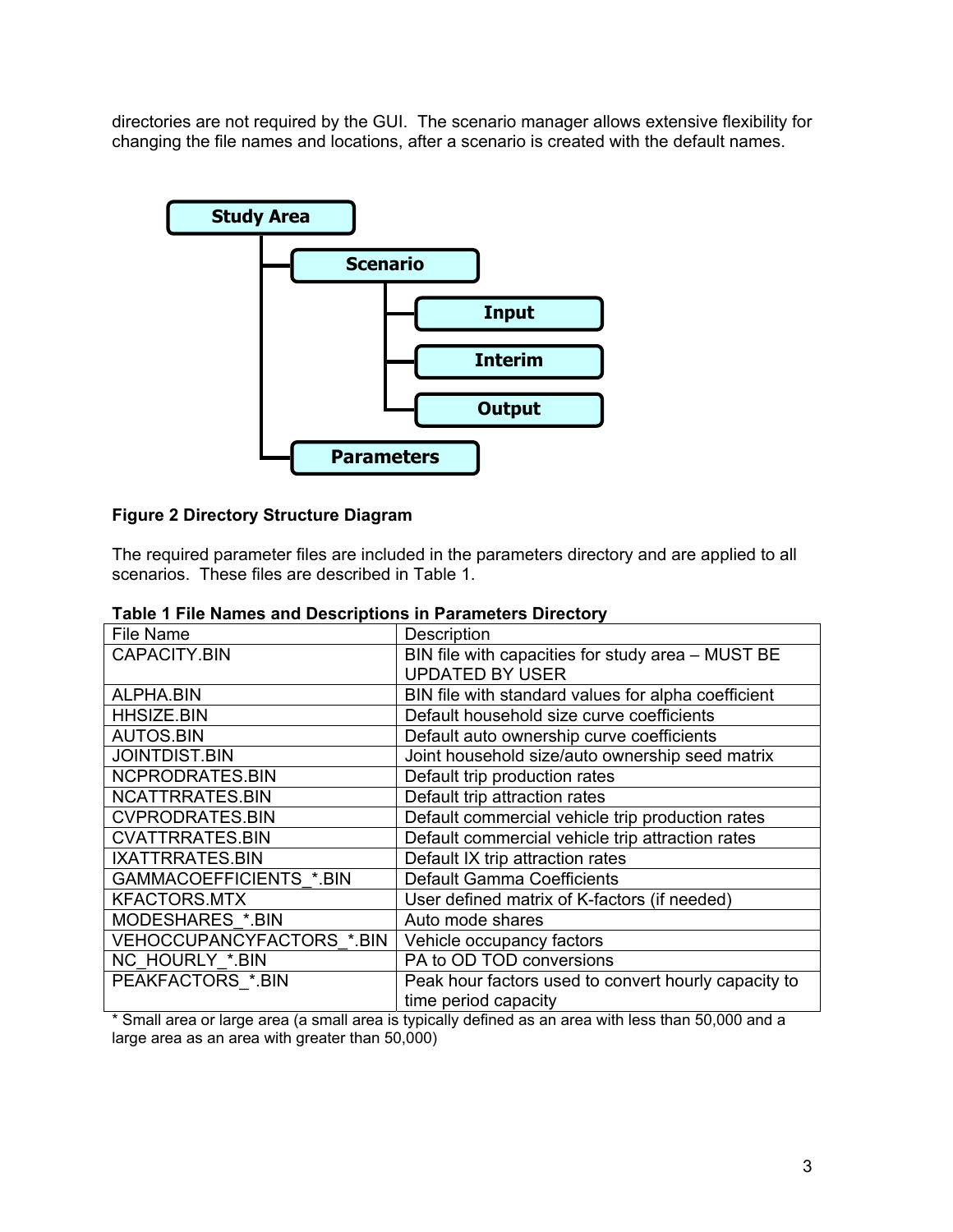User required inputs are shown in Table 2. These inputs are scenario specific and should be placed in the input directory for the given scenario. These input files are described in more detail in Section 1.4.

#### **Table 2 Scenario Input Files**

| File Name      | Description                                             |
|----------------|---------------------------------------------------------|
| * SEDATA.BIN   | Zonal data inputs and external station inputs           |
| BY HIGHWAY.DBD | Base year highway line layer                            |
| * HIGHWAY.DBD  | Any future scenario line layer                          |
| *EE TRIPS.MTX  | Input through trip table for given year and/or scenario |

\* Name or year of the scenario

An "Interim" folder is used to store interim files that are created during the model application process. These files are needed for reporting performance measures and running interim steps, but are not necessarily defined as final output.

| <b>File Name</b>        | Description                                                    |
|-------------------------|----------------------------------------------------------------|
| <b>HBWGC PATH.MTX</b>   | Generalized cost skims by trip purpose                         |
| <b>HBOGC PATH.MTX</b>   |                                                                |
| NHBGC PATH.MTX          |                                                                |
| <b>BALANCE PA.BIN</b>   | Initial balanced productions and attractions for internal trip |
|                         | purposes prior to adding non-resident trips                    |
| PER TRIPS.MTX           | Person trip table                                              |
| AUTOPER TRIPS.MTX       | Auto person trip table                                         |
| <b>CV TRIPS.MTX</b>     | Commercial vehicle trip table                                  |
| IX TRIPS.MTX            | IX trip table                                                  |
| AMVEH TRIPS.MTX         | Auto vehicle trip tables by time of day                        |
| <b>MDVEH TRIPS.MTX</b>  |                                                                |
| PMVEH TRIPS.MTX         |                                                                |
| <b>OPVEH TRIPS.MTX</b>  |                                                                |
| <b>OP2VEH TRIPS.MTX</b> | Interim OP trip table for processing                           |
| AMCV TRIPS.MTX          | Commercial vehicle trip tables by time of day                  |
| <b>MDCV TRIPS.MTX</b>   |                                                                |
| PMCV TRIPS.MTX          |                                                                |
| <b>OPCV TRIPS.MTX</b>   |                                                                |
| <b>OP2CV TRIPS.MTX</b>  | Interim OP CV trip table for processing                        |
| AMEE TRIPS.MTX          | Through trip tables by time of day                             |
| MDEE TRIPS.MTX          |                                                                |
| PMEE TRIPS.MTX          |                                                                |
| <b>OPEE TRIPS.MTX</b>   |                                                                |
| <b>OP2EE TRIPS.MTX</b>  | Interim OP EE trip table for processing                        |
| <b>AMIX TRIPS.MTX</b>   | IX trip tables by time of day                                  |
| <b>MDIX TRIPS.MTX</b>   |                                                                |
| PMIX TRIPS.MTX          |                                                                |
| <b>OPIX TRIPS.MTX</b>   |                                                                |
| <b>OP2IX TRIPS.MTX</b>  | Interim OP IX trip table for processing                        |
| * TLD **.MTX            | Trip length distribution files by purpose and impedance        |

#### **Table 3 Scenario Interim Files**

\* Tip purpose \*\* Impedance value (generalized cost, travel time, or distance)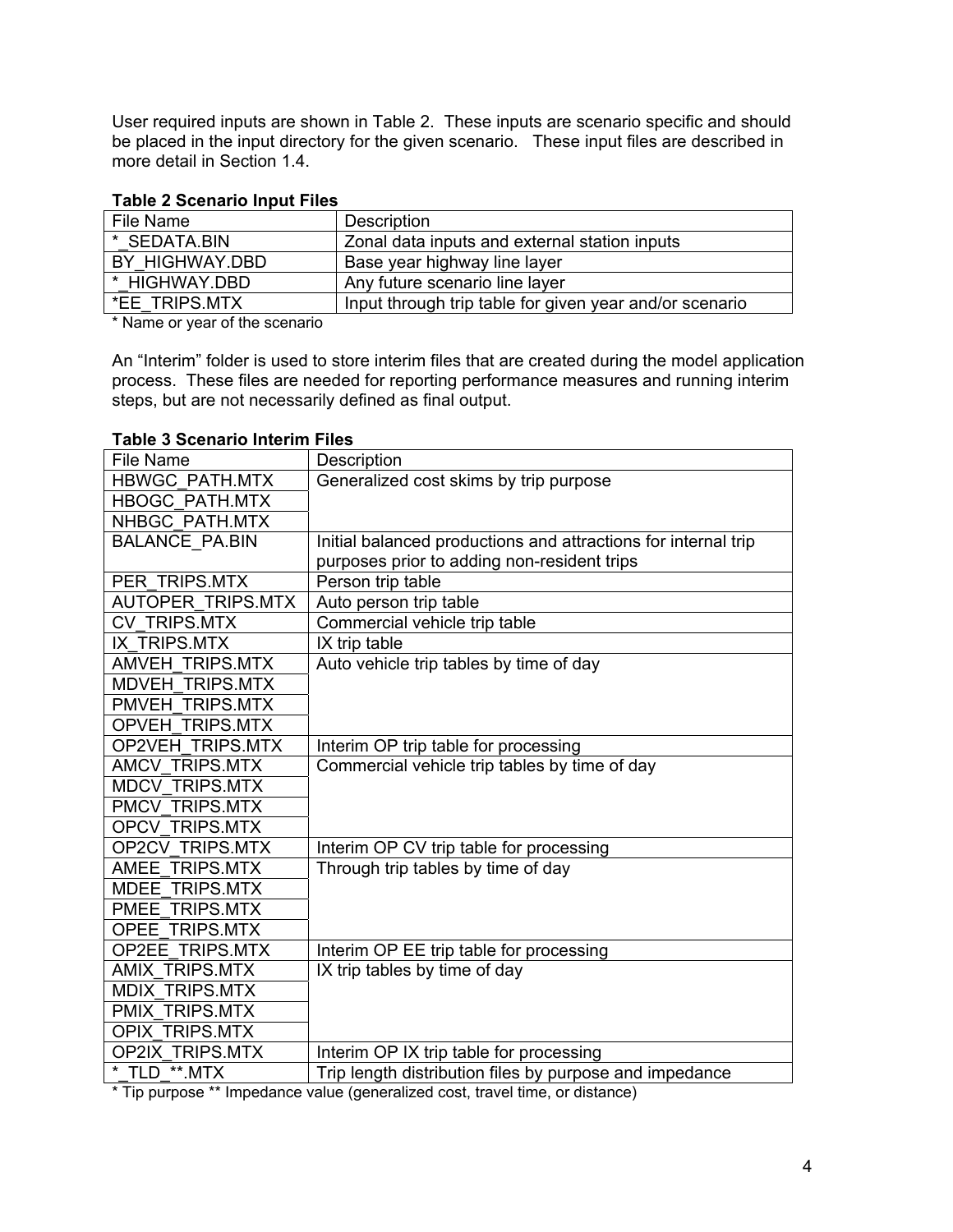Final output files for each scenario are maintained in the "output" folder for a given scenario.

| File Name                 | Description                                                          |
|---------------------------|----------------------------------------------------------------------|
| NETWORK.NET               | Network file for path building and assignment                        |
| SHORTESTPATH.MTX          | Skim matrix with zone to zone minimum travel time and                |
|                           | associated distances.                                                |
| GENCOST.MTX               | Combined generalized cost matrix used in person trip<br>distribution |
| <b>BALANCE PA2.BIN</b>    | Balanced productions and attractions for internal person             |
| <b>BALANCE CV.BIN</b>     | trips (NHB* NR trips included), CV trips, and IX trips.              |
| <b>BALANCE IX.BIN</b>     |                                                                      |
| <b>AMTOT TRIPS.MTX</b>    | Total vehicle trip tables by time of day                             |
| <b>MDTOT TRIPS.MTX</b>    |                                                                      |
| PMTOT TRIPS.MTX           |                                                                      |
| <b>OPTOT TRIPS.MTX</b>    |                                                                      |
| AM LINKFLOW.BIN           | Total vehicle link flow by time of day                               |
| <b>MD LINKFLOW.BIN</b>    |                                                                      |
| <b>PM LINKFLOW.BIN</b>    |                                                                      |
| OP LINKFLOW.BIN           |                                                                      |
| <b>TOTAL LINKFLOW.BIN</b> | Daily total link flow                                                |

#### **Table 4 Scenario Output Files**

There are numerous support files that are not needed to run the models, but are useful in summarizing, analyzing, and visualizing data. These files are NOT required by the model, but may be useful to the user. A suggested approach is to create a directory under the Study Area Directory and to call this directory Support Files. This directory can maintain any files not needed for model application, but deemed useful by the user. As a minimum, the files listed in Table 5 are recommended.

#### **Table 5 Model Support Files**

| File Name              | Description                                              |
|------------------------|----------------------------------------------------------|
| FINAL STUDY AREA.DBD   | Geographic file showing the extent of the study/planning |
|                        | area. Useful for "clipping" data or creating maps.       |
| * TRACT                | US Census Tract geography                                |
| *TAZ FINAL.DBD         | Final TAZ layer for the study area                       |
| <b>SCREENLINES.DBD</b> | Geographic file of model screenlines                     |
| * COUNTS               | Geographic file showing traffic count locations          |
| $\cdots$               |                                                          |

\* Study area name

# *1.4 Input Files*

#### **\*\_SEDATA.BIN**

This file contains all the internal and external zone fields and input data required by the model. This file also includes several fields needed for model generated output. Other fields are optional and may or may not be useful to the user. See Appendix A for more detail on field names and field types.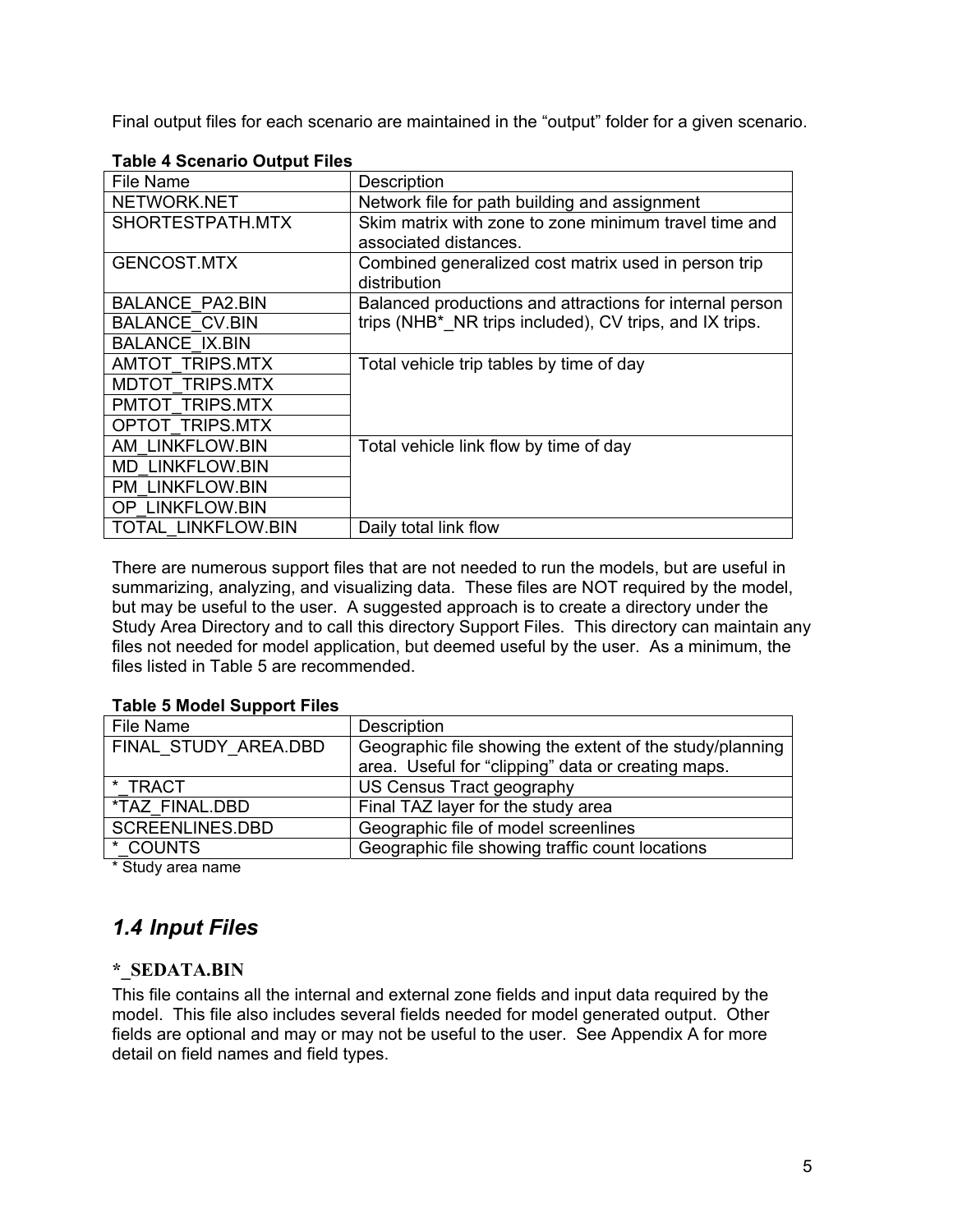Fields where data input is required by user:

- 1. TAZ
- 2. Population
- 3. Households
- 4. Vehicles
- 5. Industry
- 6. Retail
- 7. HwyRetail
- 8. Service
- 9. Office
- 10. TotEmp
- 11. Students
- 12.  $CV^*IND$  (where  $* = 1$ : auto, 2: pickup, and 3: trucks)
- 13.  $CV*RET$  (where  $* = 1$ : auto, 2: pickup, and 3: trucks)
- 14. CV\*HWY (where  $* = 1$ : auto, 2: pickup, and 3: trucks)
- 15. CV\*SER (where \* = 1:auto, 2:pickup, and 3:trucks)
- 16. CV\*OFF (where  $* = 1$ : auto, 2: pickup, and 3: trucks)
- 17. IXP

Fields that must be present in order to receive model generated output:

- 1. \*p (where  $* =$  hbw, hbo, hbsch, nhbw, nhbo, cv1, cv2, or cv3)
- 2.  $*a$  (where  $* = hbw$ , hbo, hbsch, nhbw, nhbo, cv1, cv2, cv3, or ix)
- 3. CIterations
- 4. HHClosure
- 5. hhp<sup>\*</sup> (where  $* = 1, 2, 3, 4$ , or 5 for household size)
- 6. hha\* (where  $* = 0, 1, 2,$  or 3 for autos per household)
- 7. hhp\*a# (where  $* = 1, 2, 3, 4$ , or 5; and  $# = 0, 1, 2$ , or 3 for every combination of household size and autos per household, respectively)

Optional fields that may or may not be included and populated:

- 1. District
- 2. PopDensity
- 3. HHDensity
- 4. EmpDensity

#### **\*\_HIGHWAY.BIN**

This file contains all the highway line layer fields and input data required by the model. This file also includes several fields needed for model generated output. Other fields are optional and may or may not be useful to the user. See Appendix A for more detail on field names and field types.

Fields where data input by user is required (all values of  $* = AB$  or BA):

- 1. ID
- 2. Length
- 3. DIR
- 4. Posted Speed
- 5. FACTYPE\_CD
- 6. DIVIDED\_CD
- 7. \* Lanes
- 8. FUNCL\_CD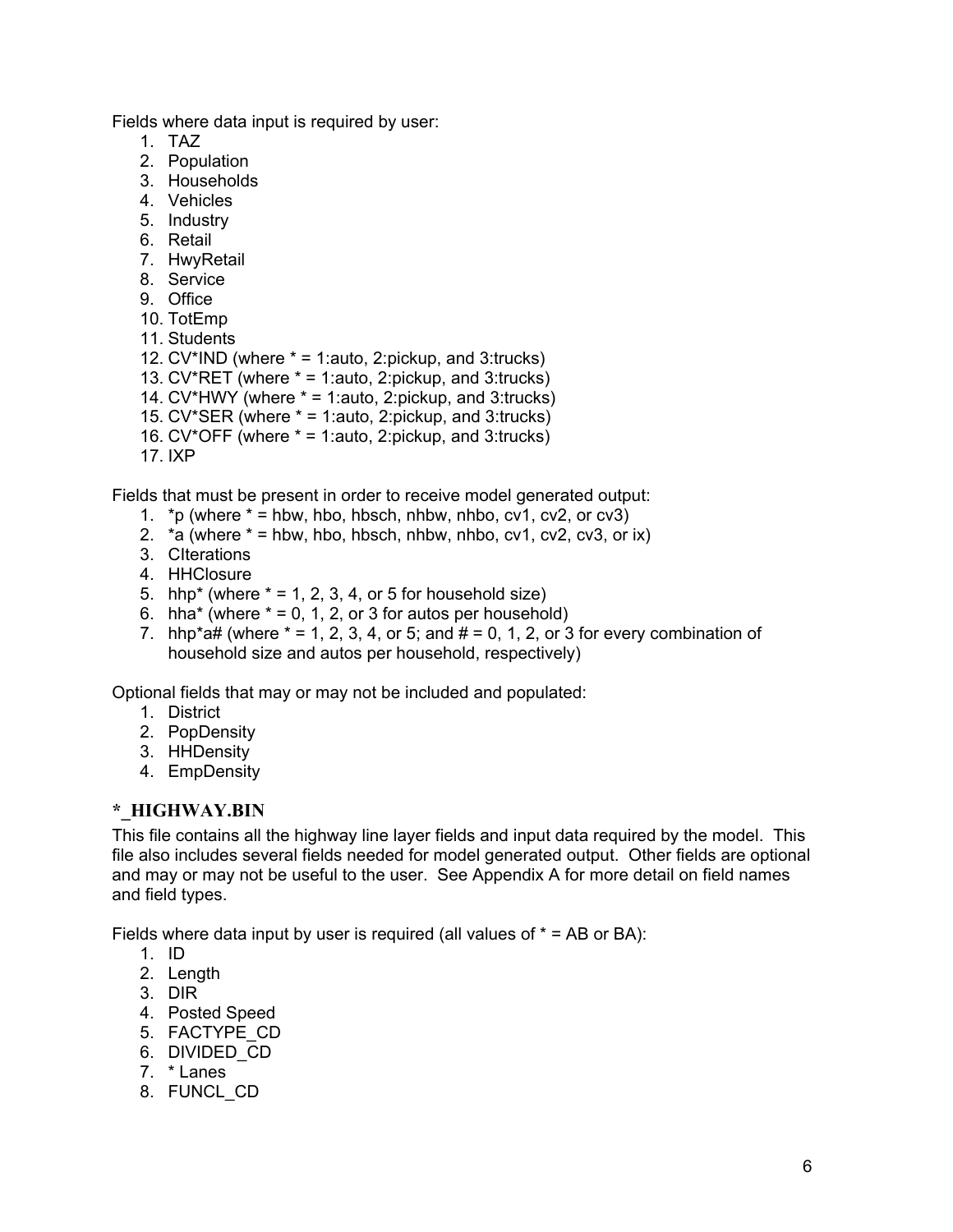- 9. \* Count
- 10. DailyCount
- 11. Screenline

Fields that must be present in order to receive model generated output (all values of  $* = AB$ or BA):

- 1. \* CAPPHPL
- 2. \* AMCAP
- 3. \*\_MDCAP
- 4. \*\_PMCAP
- 5. \*\_OPCAP
- 6. \* Initial Time
- 7. \* HBWGC
- 8. \* HBOGC
- 9. \* NHBGC
- 10. Alpha
- 11. \*\_VMT
- 12. TOT\_VMT

Optional fields that may or may not be included and populated:

- 1. Facility type
- 2. Divided
- 3. HOV
- 4. Toll
- 5. County
- 6. Name

### **\*\_HIGHWAY\_.BIN (corresponding node layer)**

This \* HIGHWAY .BIN file has a corresponding node layer. There are several fields that are required by the model, these are listed below. See Appendix A for more detail on field names and field types.

Fields where data input is required by user:

- 1. ID
- 2. Longitude
- 3. Latitude
- 4. Centroid

### **\*\_EE\_TRIPS.MTX**

This is the through trip matrix for a given scenario. For the base year scenario, this file is generated using the NCDOT SYNTH program. For future year scenarios the file is generated by applying a FRATAR procedure to the base year matrix based on forecast through trip ends for the external stations. It is very important that the Row and Column Indices in this file be named "From" and "To," respectively. Please see Appendix A for more detail.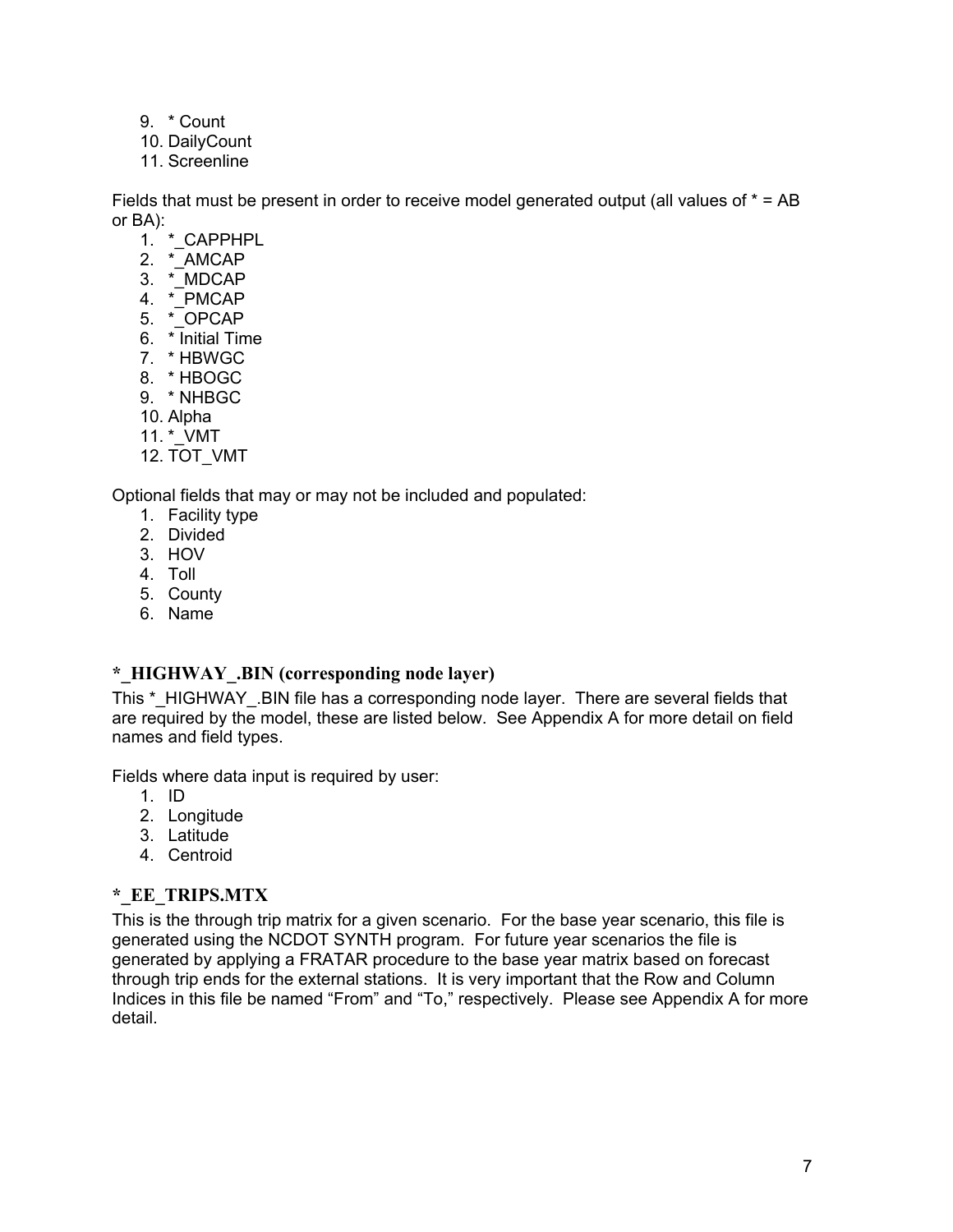# **2 Getting Started**

# *2.1 Loading the Application on your Computer*

## **Step 1: Copy All Model Files**

To load the NCSAM and prepare for execution, copy all the files from the S drive S:\Shared\TPB Reference\TDM Procedures\GUI under the directory NCSAM to the desired location on the hard drive. Be sure to check the file properties and set all files to allow read and write access.

## **Step 2: Update and Move NCSAM.ini**

Under the study area directory open NCSAM.ini with a text editor and modify the drive references to reflect the location of the model files on your computer. An example of this is shown below:

[Model Table] d:\sanford\ncsam.bin [UI File] d:\sanford\ncsam.dbd [Scenario File] d:\sanford\ncsam.arr [Data Directory] d:\sanford

After the file has been updated and saved, move it to the TransCAD program directory, located under 'Program Files'. This is usually located under the D drive or the C drive where the 'tcw.exe' is installed. Check where the 'tcw.exe' is located by using 'Help-About' in TransCAD.

## **Step 3: Move TPBLOGO.BMP and TRUCK41.BMP**

Move the file TPBLOGO.BMP and TRUCK41.BMP to the [TransCAD\bmp] directory. This will provide the necessary graphics for the GUI Main Menu.

# **Step 4: NCSAM.BIN file**

All information about default file names, directory names and parameters is stored in the NCSAM.BIN file provided with the Small Area Model application files. When a new scenario is created, TransCAD will look for the NCSAM.BIN file and populate the new scenario with the default information. This file can be viewed from and edited within TransCAD as any binary file. If any changes are made to the default file names or to the model application structure, then the NCSAM.BIN file will need to be updated.

User specified parameters are also included in this file. The Number of Internal Zones, Area Type Code, and Average Wage Rate are unique to each planning area and MUST be updated each time the standard model is applied to a new study area. The value for Auto Operating Cost is based on a national average and may or may not be updated. Other parameters such as assignment iterations, NHBW NR factor, NHBO NR factor, IE Trip Factor, and K-factor Toggle may also be modified by the user if necessary. These are all described in more detail below.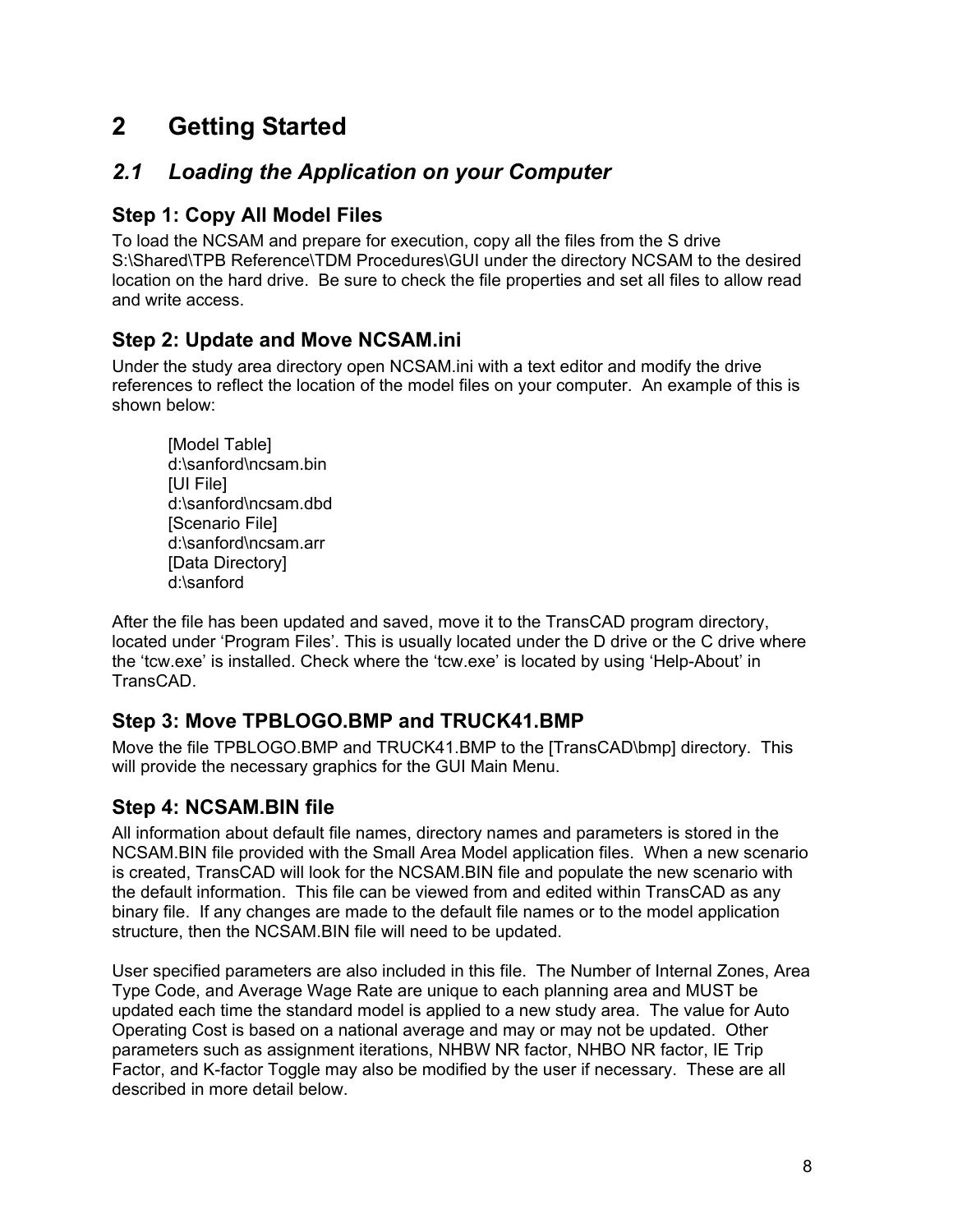- 1. The value for the Number of Internal Zones must be updated to reflect the number of internal zones in the new planning area. This value is initially set to zero for the standard model – if this value is not replaced with the number reflecting the number of internal zones for the planning area then the model will fail and an error message will be returned. **TIP:** If this happens, the user must delete the scenario that was created when the error message was received, open the NCSAM.BIN file, change the value for the internal zones, close the BIN file, and then recreate the scenario. If the scenario is not deleted and then recreated it will still remember the zero value since that was the value in the NCSAM.BIN file when the scenario was created. **TRAP:** The program does NOT check for whether or not you entered the correct value for the number in internal zones, it is up to the user to specify this correctly. If the value is incorrect the calculations will still be correct UNLESS the data was entered into the \* SEDATA.BIN file incorrectly. In other words, there should be no household or employment data for any of the external zones. If there is household and employment data for these zones AND the number of internal zones is entered incorrectly then there may be an error in the model calculations.
- 2. The value for the Area Type Code must be set to either "1" or "2" depending on whether you are working with a Small Area (1) or a Large Area (2).
- 3. The auto operating cost reflects a national average. This value could be updated if more local information is available.
- 4. The average wage rate should be updated to reflect the average wage rate for the study area.
- 5. The number of assignment iterations is set to 25 by default. This number can be increased if the user finds that the model does not reach equilibrium before this number of assignment iterations is reached.
- 6. The NHBW NR factor is the default value for the percentage of NHBW trips. This value can be changed to reflect the observed percentage of NHBW trips for the study area in question.
- 7. The NHBO NR factor is the default value for the percentage of NHBO trips. This value can be changed to reflect the observed percentage of NHBO trips for the study area in question.
- 8. The IE Trip Factor is used to indicate the percentage of household attractions in the external trip model that are actually internal-external trips. These trips will not be allowed to make non-resident non-home-based trips. Raising this value will reduce the number of non-resident trips and lowering this value will increase the number of non-resident trips.
- 9. The K-factor toggle is used as an indicator to the trip distribution model that a Kfactor matrix should be used. If the value is set to 1 the user is required to create this matrix as an input file. For instructions on creating this file, please refer to the Small Area Model Procedures Manual.

## **Step 5: NCSAM.ARR file**

When a scenario is created specific information about that scenario is stored in the NCSAM.ARR file. This file contains specific information about all scenarios that have been created through the model GUI. This file is not editable except through the NCSAM user interface.

**NOTE:** *Any scenarios previously created and executed cannot be recreated with the same results if the NCSAM.ARR file is deleted and the NCSAM.BIN file is changed. If*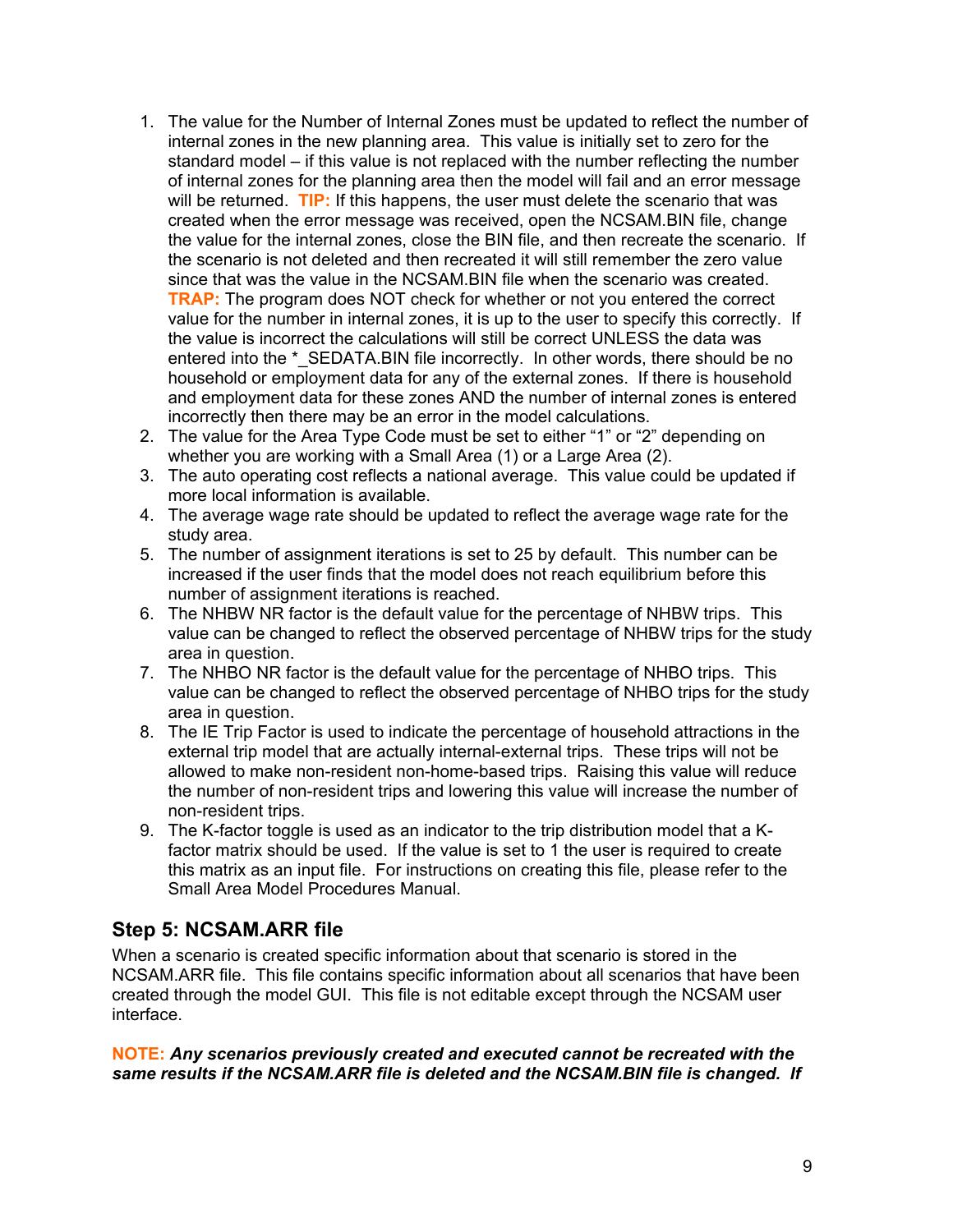#### *scenarios need to be archived the entire set of directories with the NCSAM.BIN and the NCSAM.ARR files MUST be archived with the scenario data.*

#### **Step 6: Compile the Resource Code to a Users Interface (UI)**

- 1. Tools GISDK Developers kit compile to UI
- 2. Use the window to navigate to [*Study Area*\NCSAM.RSC] Open Save As [*Study Area*\NCSAM] – Close GISDK Toolbox



Use this button to compile to UI

## **Step 7: Install Add-In**

- 1. Tools Setup Add-Ins
- 2. Add Fill out the window as shown below

| <b>Setup Add-ins</b>                                                                                                                                                        |                                                                             |                                                                                                                                                                               |
|-----------------------------------------------------------------------------------------------------------------------------------------------------------------------------|-----------------------------------------------------------------------------|-------------------------------------------------------------------------------------------------------------------------------------------------------------------------------|
| Add-ins<br>Trip Gen Submodel<br>Small Area Model                                                                                                                            | <b>OK</b><br>Cancel<br>Add.<br>Remove<br>Move Up<br>Move Down<br>New Folder | First select this<br>button to add a<br>new Add-in                                                                                                                            |
| Interfaces                                                                                                                                                                  |                                                                             | Dialog Box                                                                                                                                                                    |
| Settings<br>Type: C Macro<br>C Dialog Box<br>Description Small Area Model<br>Name NCDOT Model<br>UI Database D:\Sanford\ncsam.dbd<br>In Folder None<br>$\blacktriangledown$ | Browse                                                                      | You can give the<br>Add-in any name<br>This MUST be<br>"NCDOT Model"<br>exactly<br>Browse to the directory where you<br>stored the compiled program<br>[Study Area\NCSAM.DBD] |

3. OK - This adds the program to the Add-In list (See Tools – Add-Ins)

## **Step 8: Open the GUI**

1. Tools – Add-Ins – Small Area Model (**TIP:** this is going to be the name that you provide in the step above)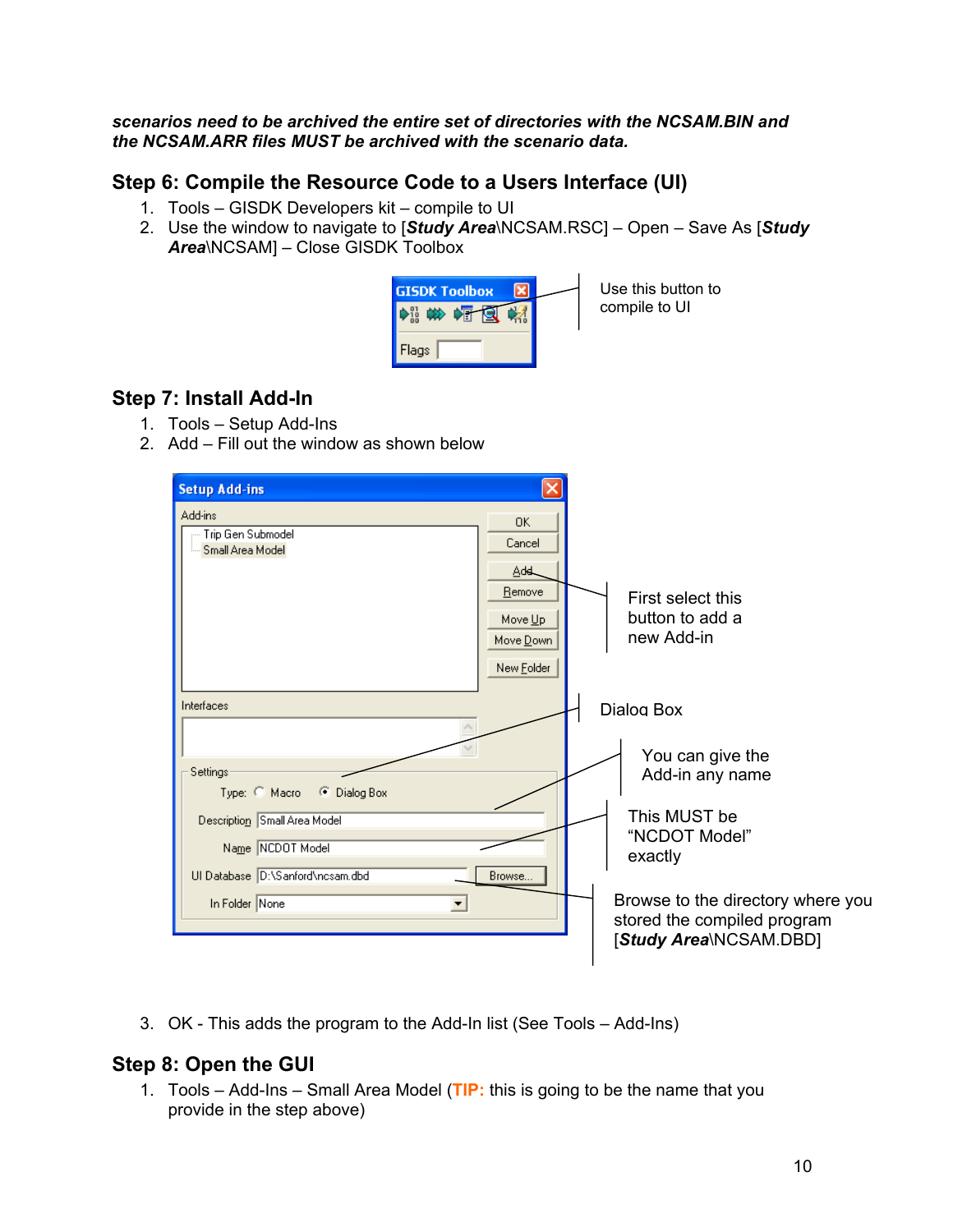2. The model GUI will be displayed and you are now ready to set up scenarios and run the model.

# **3 Base Year Model Application**

# *3.1 Required Input Files and File Formats*

## **Step 1: Prepare Input Files**

Prior to running the base year model application, the base year input files listed in Table 2 must be present in the directory [Base Year\Input]. These files must conform to a specified format for field names and types. These files are described in detail in Section 1.4 and Appendix A.

## **Step 2: Setup the Base Year Scenario**

If the model has been properly set up and the model is initiated for a new study area, no scenarios will exist. To add a new scenario for the Base Year, click on the "Setup" button in the user interface.



The following dialog box will appear.



Selecting "Yes" will result in the appearance of the Project Scenarios window.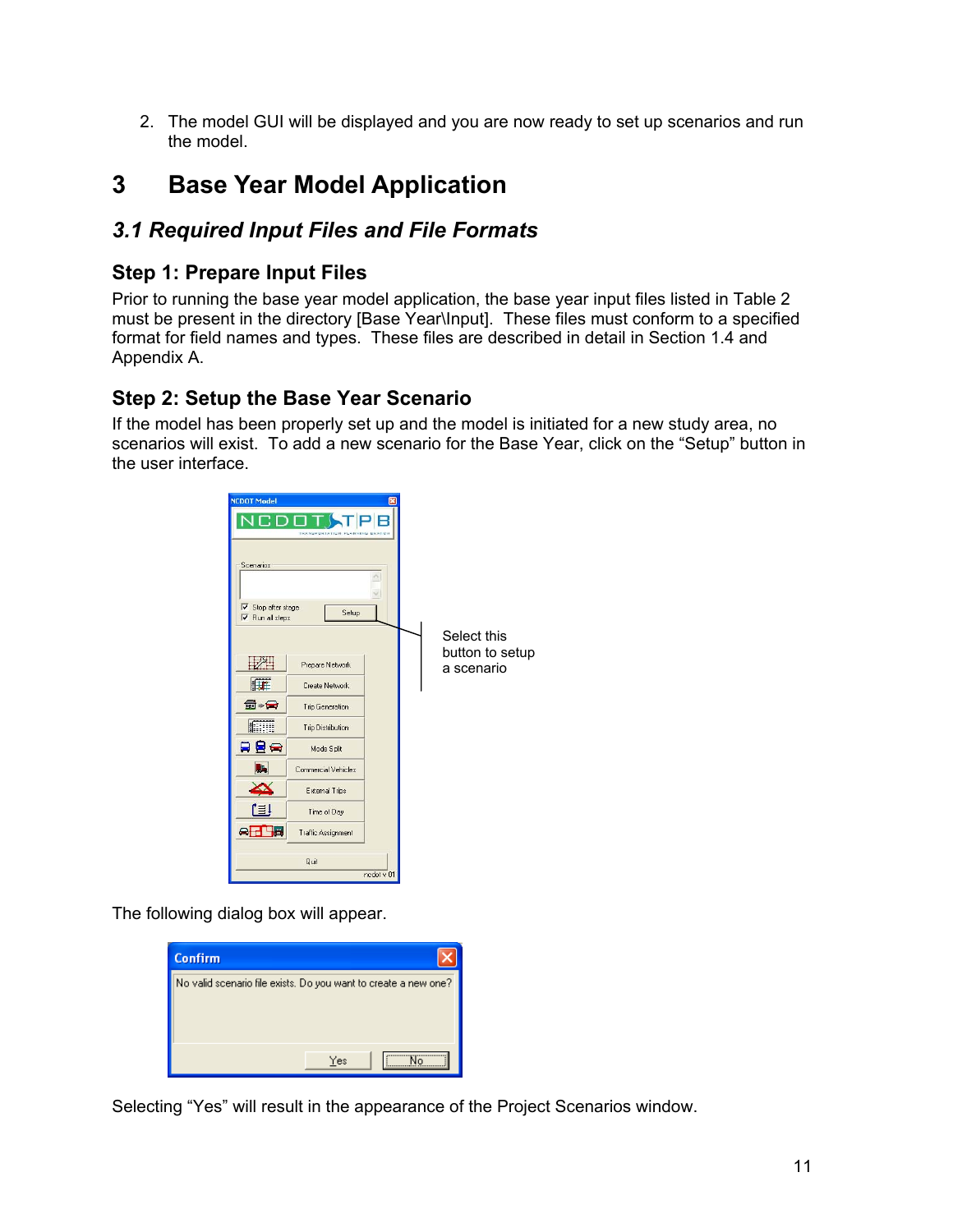| <b>Project Scenarios</b><br>Date<br>Name<br>Base Year   | 図<br>Add <sup>-</sup><br>Thu Aug 21 2008 (14:59:47)<br>Delete<br>Sort by Date                                                     | Add a scenario    |
|---------------------------------------------------------|-----------------------------------------------------------------------------------------------------------------------------------|-------------------|
| Name Base Year<br>Thu Aug 21 2008 (14:59:47)<br>Date    | Sort by Name<br>Move Up<br>Move Down<br>Steps<br>Prepare Network<br>$\overline{\phantom{a}}$<br>Create Network<br>Trip Generation | Delete a scenario |
| d:\sanford\base year\<br>Dir<br>Description<br>Contents | Trip Distribution<br>Mode Split<br>Commercial Vehicles<br><b>OK</b><br>Cancel                                                     |                   |

From the Project Scenarios window scenarios can be added, deleted, and sorted. Click on the "Add" button to add a scenario for the Base Year. A description can be provided if desired. It is important to change the directory location in this screen using the 'Dir' button to 'd:\**Study Area**\Base Year\ for the files to be read from appropriate locations. Clicking "OK" will close the Project Scenarios window and return you to the user interface where you will see that a Base Year scenario has been added.



To confirm that all the necessary files and parameters are available for each step, follow the sequence of steps below. **TIP:** In general, files and parameters are always listed only once in the Step Parameters window, even if they are utilized in multiple steps. For this reason you will only see the files or parameters listed the first time they are utilized in a step, but not for subsequent steps. An example of this is the \* SEDATA.BIN file which is used as input for multiple steps, but is only listed once in the Trip Generation step.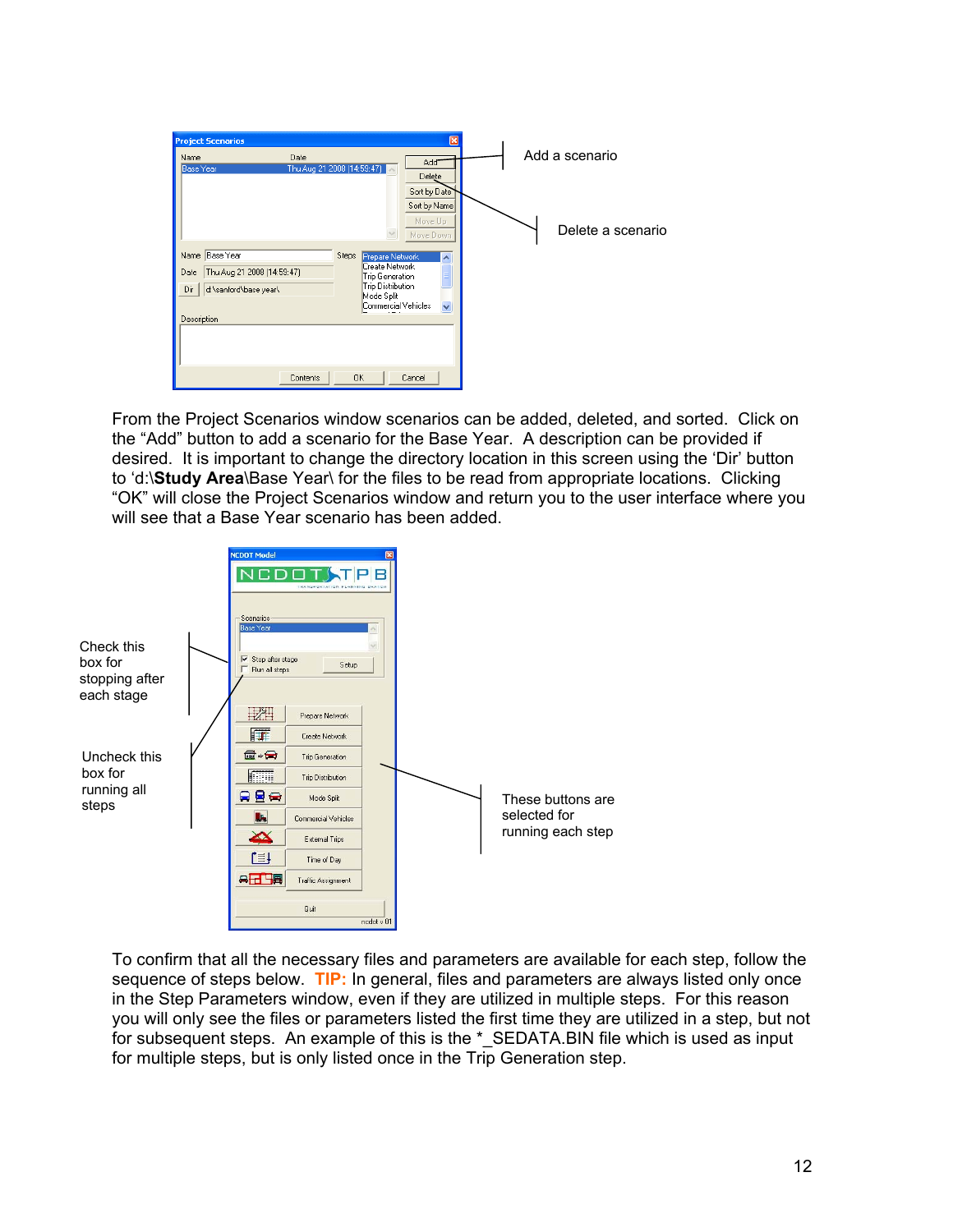1. Highlight the "Base Year" scenario and select the "Setup" button to open the Project Scenarios window.

| <b>Project Scenarios</b><br>Name<br><b>Base Year</b>                     | Date<br>Thu Aug 21 2008 (14:59:47) |                                                                                                                         | ⊠<br>Add<br>Delete<br>Sort by Date<br>Sort by Name<br>Move Up<br>Move Down | Select model |
|--------------------------------------------------------------------------|------------------------------------|-------------------------------------------------------------------------------------------------------------------------|----------------------------------------------------------------------------|--------------|
| Base Year<br>Name<br>Date<br>Dir<br>d:\sanford\base year\<br>Description | Thu Aug 21 2008 (14:59:47)         | Steps<br>Prepare Network<br>Create Network<br>Trip Generation<br>Trip Distribution<br>Mode Split<br>Commercial Vehicles |                                                                            | steps        |
|                                                                          | Contents                           | <b>OK</b>                                                                                                               | Cancel                                                                     |              |

2. Highlight the "Prepare Network" step – select the "Contents" button – review the Input files to be sure that all needed files have a status of "exists" – click OK to close the window

| <b>Parameters For Step Prepare Network</b>                                                                                                                                                                                                                                                             |                                                        |                             |                           |
|--------------------------------------------------------------------------------------------------------------------------------------------------------------------------------------------------------------------------------------------------------------------------------------------------------|--------------------------------------------------------|-----------------------------|---------------------------|
| Files<br>Path<br>Name<br>BY HIGHWAY<br>Input\BY_HIGHWAY.dbd<br>Peak Factors<br>parameters\peakfactors.bin<br>Vehicle Occupancy Factors<br>parameters\Veh0ccupancyFactors_Large.bin<br>Vehicle Occupancy Factors<br>parameters\Veh0ccupancyFactors_Small.bin<br>C Input C Output<br>File<br>Dir<br>Open | Status<br><b>Exists</b><br>Exists<br>Exists-<br>Exists | <b>OK</b><br>Cancel<br>Save | File status shown<br>here |
| Help Highway Layer<br>Parameters<br>C Scalar C List C Discrete<br>Help                                                                                                                                                                                                                                 |                                                        |                             | File names and<br>paths   |

3. Highlight the "Create Network" step – select the "Contents" button – review the Input files to be sure that all needed files have a status of "exists" – click OK to close the window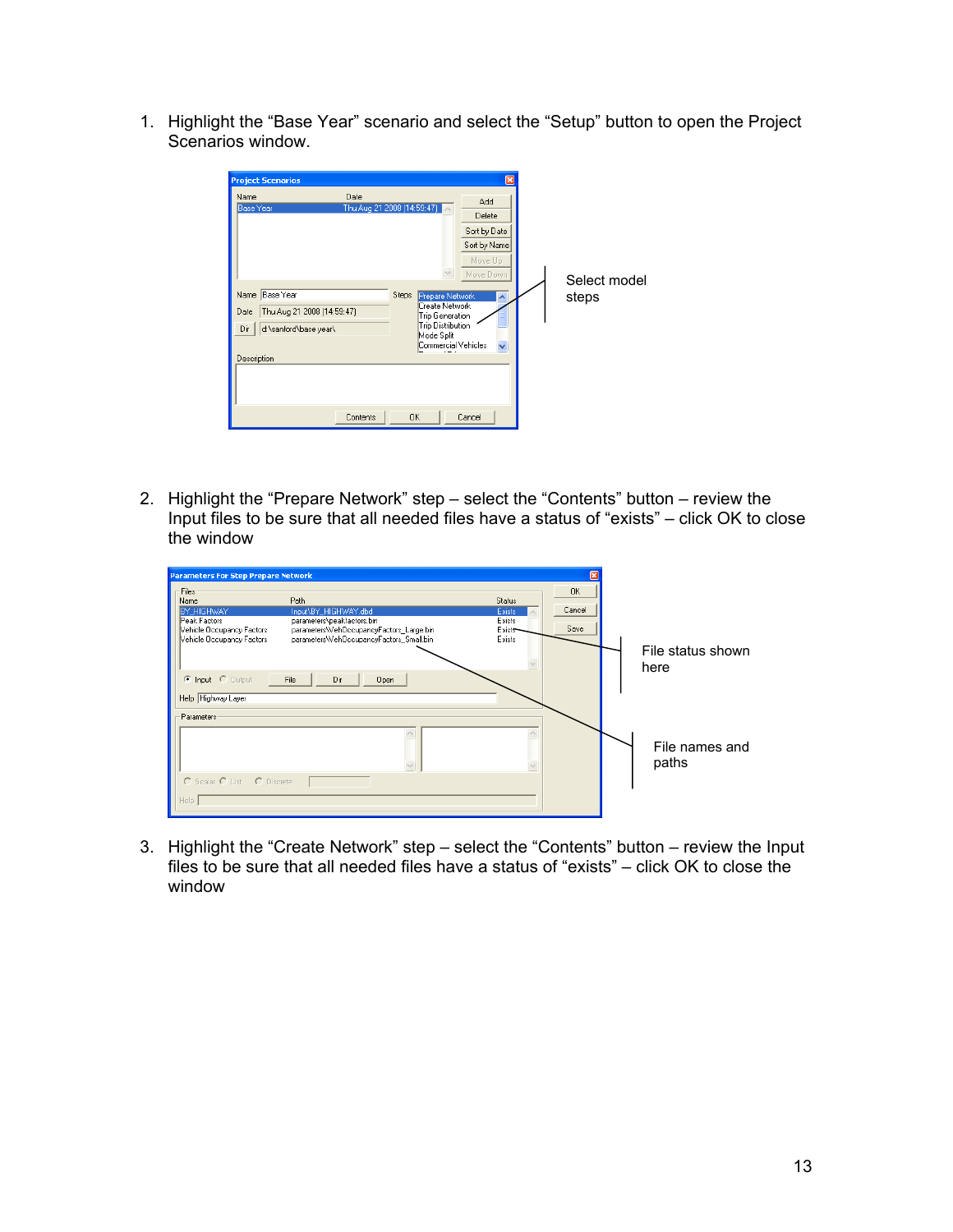| Files                 |                         |         | <b>OK</b> |
|-----------------------|-------------------------|---------|-----------|
| Name                  | Path                    | Status  |           |
| alpha Parameters      | parameters\alpha.bin    | Missing | Cancel    |
| Capacity              | parameters\capacity.bin | Missing | Save      |
|                       |                         |         |           |
|                       |                         |         |           |
| C Input C Output      | Open                    |         |           |
| Help Alpha Parameters |                         |         |           |
| Parameters            |                         |         |           |
|                       |                         |         |           |
|                       |                         |         |           |

NOTE: Interim and Output files will be 'Missing' until the model is run.

4. Repeat this process for all remaining steps to confirm that all necessary input files exist.

## **Step 3: Run Base Year Model and Review Results**

The first time you run the base year model, you should stop after each stage so that you can check the reasonableness of the model output before moving on to the next step. Once the base year model has been fully checked and validated and is performing within acceptable ranges, all model steps can be run at one time. The model is run step by step by first removing the check mark from the "Run all steps" option on the user interface. To run a step, you simply click on the step you would like to run with the "Run all steps" unchecked and the option "Stop after stage" checked. The model will stop when it completes that step. To run all model steps you would reverse this process and uncheck "Stop after stage" and check "Run all steps". If you have previously run a step of the model and no changes have been made to that step you can start the model run at the next step.

The icons to the left of the stage buttons allow the user to select steps within the stage to execute. By default all steps within stages are selected for execution. The model stages and steps are discussed in more detail below.

#### **Prepare Network**

The "Prepare Network" stage should be run anytime that edits to the geographic line layer have been made. This step does the following:

- 1. Model Checks
	- a. Are all the necessary fields present in the highway geographic line file?
	- b. Are the facility type codes consistent with the allowable codes?
	- c. Is each link classified as undivided, divided, or continuous left turn?
	- d. Do the functional classification codes match the allowable codes?
	- e. Are the AB and BA attributes consistent with the link topology?
- 2. Calculations
	- a. Calculate the initial travel time for each link (and direction)
	- b. Calculate an hourly capacity value for each unique combination of facility type, divided, and area type using the PARAMETERS\CAPACITY.BIN data table provided by the user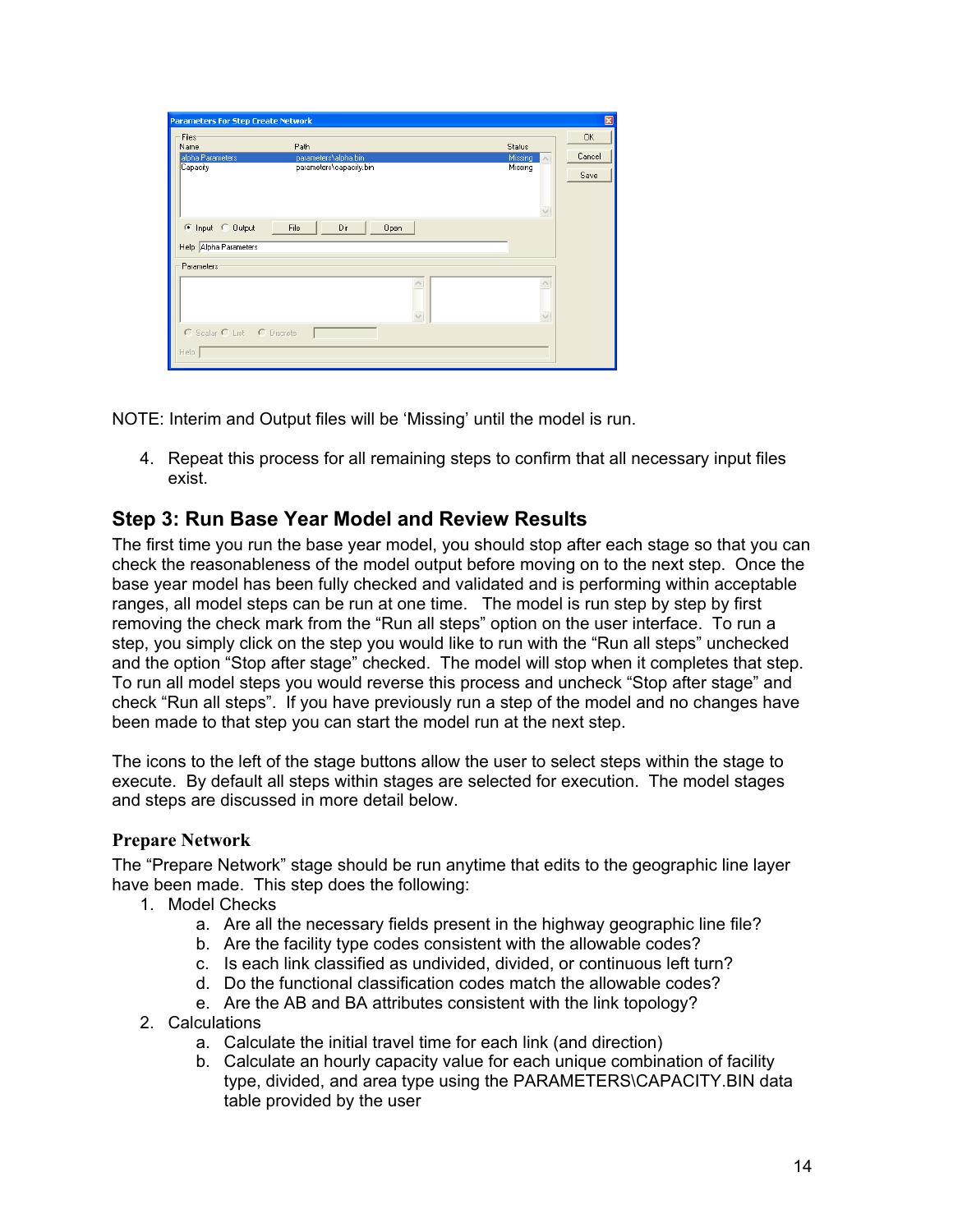- c. Populate the alpha field of the highway geographic line file with values from the default PARAMETERS\ALPHA.BIN file
- d. Calculate the link HBW, HBO, and NHB generalized cost
- e. Calculate values for the time period capacity

| <b>Stage Step Settings</b> |       |
|----------------------------|-------|
| Prepare Network            | Close |
|                            |       |
|                            |       |

Files Read during this Stage:

- 1. INPUT\\*\_HIGHWAY.DBD
- 2. PARAMETERS\CAPACITY.BIN [**NOTE:** This file should be specific to the planning region as noted in the Small Area Travel Demand Model Procedures Manual]
- 3. PARAMETERS\ALPHA.BIN
- 4. PARAMETERS\PEAKFACTORS\_\*.BIN

User Specified Parameters Read during this Stage:

- 1. Auto operating cost [found in the file NCSAM.BIN]
- 2. Average wage rate [found in the file NCSAM.BIN]
- 3. Area type code 1 or 2 [found in the file NCSAM.BIN]

Files Output during this Stage:

1. Updated highway geographic line layer fields [INPUT\\*\_HIGHWAY.DBD]

#### **Create Network**

The create network stage includes two steps, "Create Network" and "Build Skims". The create network step is the process for converting the data in the geographic line file to the special data structure used by TransCAD to store important characteristics of the transportation system that are later used to evaluate the shortest path. During the build skims the minimum path between every TAZ pair is evaluated and the value for the minimum impedance is stored in a matrix file. The minimum path is evaluated based on the link value of the generalized cost (by trip purpose). The corresponding travel time and distance to the minimum generalized cost path is also stored in the matrix. The "Create Network" stage should always be run following the prepare network stage when the geographic line layer has been changed. If a new network is not created through this stage, then the model path builder or assignment algorithm will not recognize any of the new links or any of the new data attributes.

| <b>Stage Step Settings</b> |       |
|----------------------------|-------|
| Create Network             | Close |
| $\nabla$ Build Skims       |       |
|                            |       |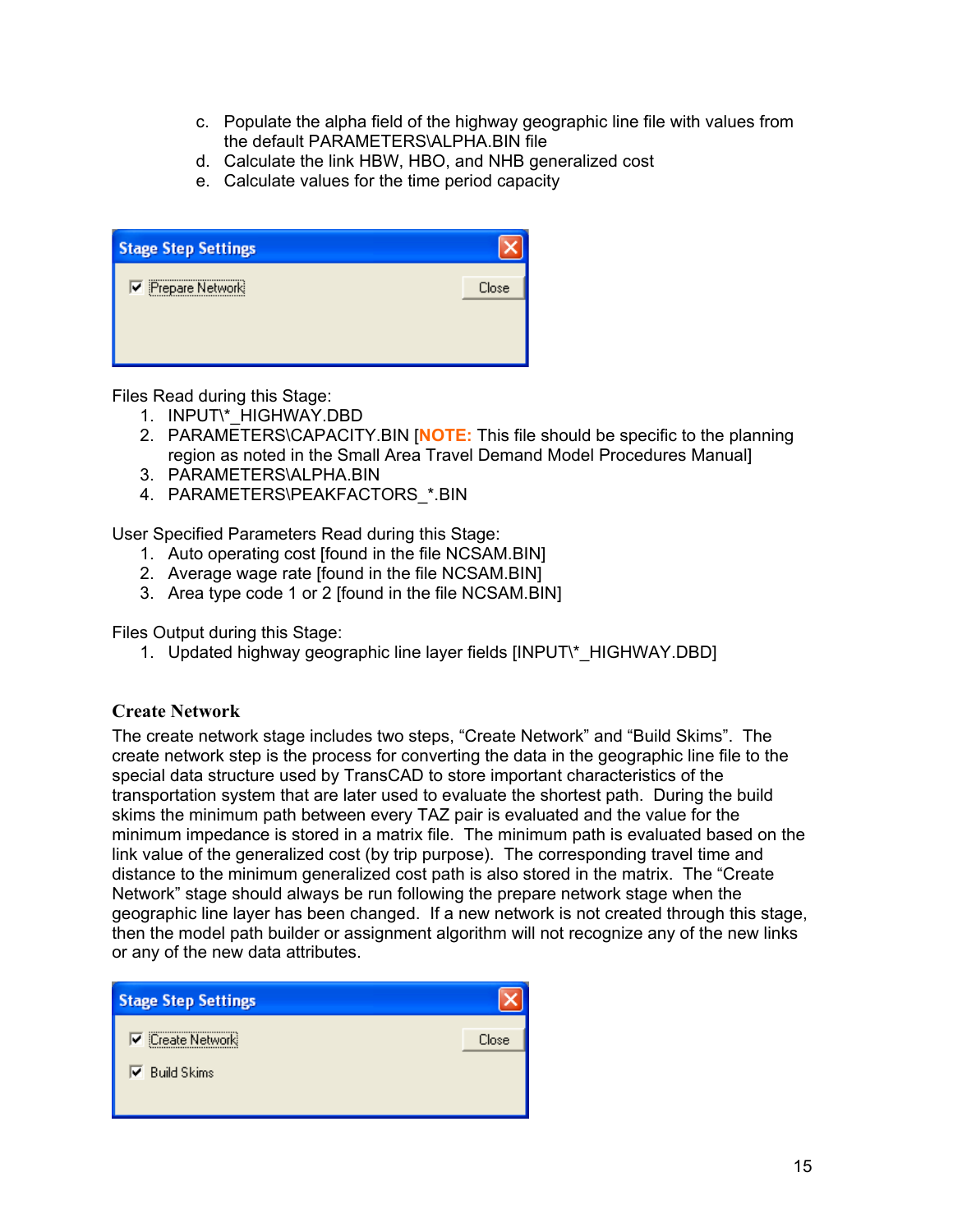Files Read during this Stage:

1. INPUT\\*\_HIGHWAY.DBD

User Specified Parameters Read during this Stage:

1. No parameters specified for this stage

Files Output during this Stage:

- 1. OUTPUT\NETWORK.NET
- 2. INTERIM\HBWGC\_PATH.MTX
- 3. INTERIM\HBOGC\_PATH.MTX
- 4. INTERIM\NHBGC\_PATH.MTX

#### **Trip Generation**

The trip generation stage includes three steps: one for running the disaggregate submodel, another for estimating productions and attractions for internal trip purposes, and the other for balancing productions and attractions. During the disaggregate submodel step, the population, households, and autos per TAZ are used to calculate values of average persons per household and average autos per household. These values are used as input to a set of default curves that estimates the number of 1-person, 2-person, 3-person, 4-person, and 5+person households stratified by 0-auto, 1-auto, 2-auto, and 3+auto households. The \*\_SEDATA.BIN file is updated with these values. The trip generation step calculates the internal zonal productions and attractions and outputs to the report file the number of productions, the number of attractions, the P/A ratio, and the percent of trips for each trip purpose. The final step balances internal productions and attractions for each trip purpose. The NHBW non-resident (NR) trips and NHBO-NR trips are also calculated at this step.

| <b>Stage Step Settings</b>                 |       |
|--------------------------------------------|-------|
| Ø Apply Disaggregate Submodel              | Close |
| $\overline{\triangledown}$ Trip Generation |       |
| <b>▽</b> Balance Trips                     |       |

Files Read during this Stage:

- 1. INPUT\\*\_SEDATA.BIN
- 2. PARAMETERS\HHSIZE.BIN
- 3. PARAMETERS\AUTOS.BIN
- 4. PARAMETERS\JOINTDIST.BIN
- 5. PARAMETERS\NCPRODRATES.BIN
- 6. PARAMETERS\NCATTRRATES.BIN

User Specified Parameters Read during this Stage:

- 1. Number of internal zones [found in the file NCSAM.BIN]
- 2. Percentage of IX household attractions that are IE trips [found in the file NCSAM.BIN]
- 3. Percentage of NHBW trips [found in the file NCSAM.BIN]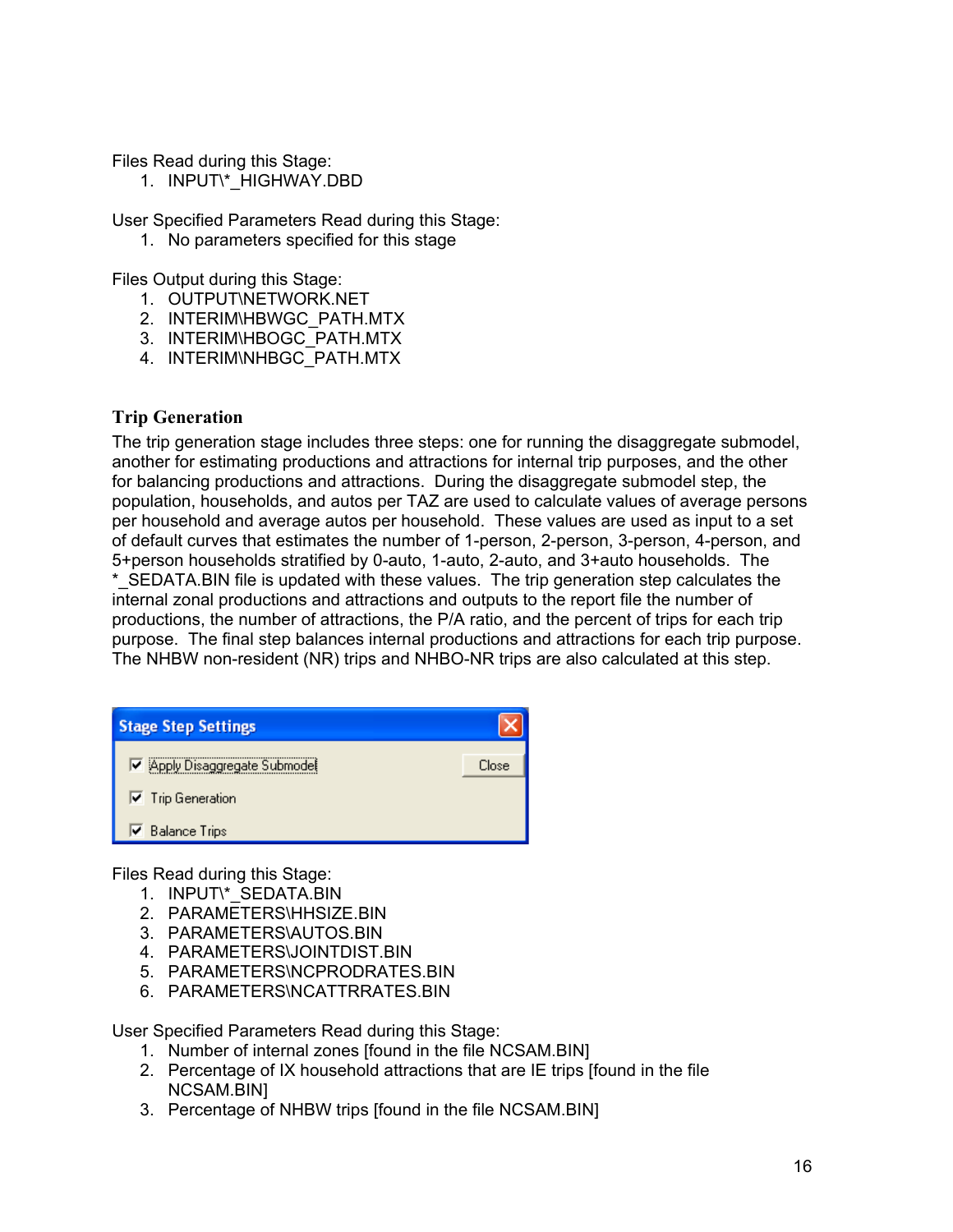4. Percentage of NHBO trips [found in the file NCSAM.BIN]

Files Output during this Stage:

- 1. OUTPUT\BALANCE\_PA.BIN
- 2. OUTPUT\ BALANCE\_PA2.BIN
- 3. *SCENARIONAME*\*SCENARIONAME*\_REPORT.TXT

#### **Trip Distribution**

The trip distribution stage pairs estimated productions and attractions by traffic analysis zone to each other. The resulting output is a trip table or a matrix of trips from every zone to every zone for each of the trip purposes specified in the model. This step also calculates the average generalized cost, average travel time, average distance, and percent intrazonal trips for each trip purpose. This data is appended to the report file. TransCAD MTX files of the trip distribution by generalized cost (GC), travel time (TT), and distance (DI) are also output so that the user can graph the trip length distribution curve for reasonableness checking purposes.

| <b>Stage Step Settings</b> |       |
|----------------------------|-------|
| <b>V</b> Trip Distribution | Close |
|                            |       |
|                            |       |

Files Read during this Stage:

- 1. PARAMETERS\GAMMACOEFFICIENTS\_\*.BIN
- 2. PARAMETERS\KFACTORS.MTX
- 3. OUTPUT\BALANCE\_PA2.BIN
- 4. INTERIM\HBWGC\_PATH.MTX
- 5. INTERIM\HBOGC\_PATH.MTX
- 6. INTERIM\NHBGC\_PATH.MTX

User Specified Parameters Read during this Stage:

1. Area type code 1 or 2 [found in the file NCSAM.BIN]

Files Output during this Stage:

- 1. OUTPUT\GENCOST.MTX
- 2. INTERIM<sup>\*</sup> TLD GC.MTX, where the \* indicates trip purpose (HBW, HBO, HBSCH, NHBW, or NHBO)
- 3. INTERIM\\*\_TLD\_TT.MTX, where the \* indicates trip purpose (HBW, HBO, HBSCH, NHBW, or NHBO)
- 4. INTERIM<sup>\*</sup> TLD DI.MTX, where the \* indicates trip purpose (HBW, HBO, HBSCH, NHBW, or NHBO)
- 5. INTERIM\PER\_TRIPS.MTX
- 6. *SCENARIONAME*\*SCENARIONAME*\_REPORT.TXT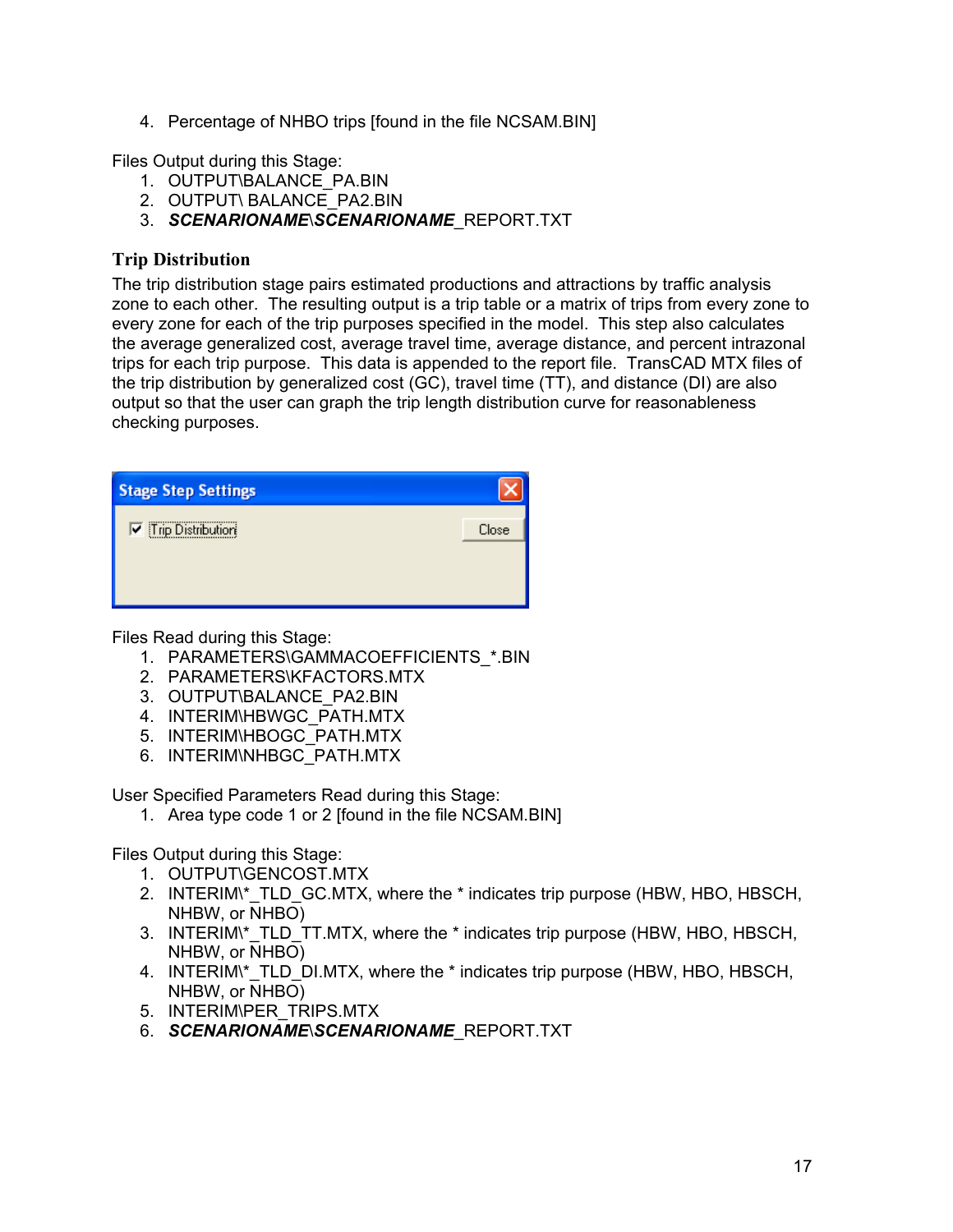#### **Mode Split**

During the mode split stage person trips are converted to person auto trips using default mode shares by trip purpose.

| <b>Stage Step Settings</b> |       |
|----------------------------|-------|
| Mode Split                 | Close |
|                            |       |
|                            |       |

Files Read during this Stage:

- 1. INTERIM\PER\_TRIPS.MTX
- 2. PARAMETERS\MODESHARES \*.BIN

User Specified Parameters Read during this Stage:

1. Area type code 1 or 2 [found in the file NCSAM.BIN]

Files Output during this Stage:

1. INTERIM\AUTOPER\_TRIPS.MTX

#### **Commercial Vehicles**

The commercial vehicle stage includes two steps: trip generation and trip distribution. The trip generation step estimates commercial vehicle productions and attractions for commercial autos (CV1), commercial pickup trucks (CV2), and commercial trucks (CV3). The unbalanced productions and attractions for each of the commercial vehicle types is output to the report file as is the P/A ratio so that reasonableness tests can be made if necessary. Finally, the productions and attractions are balanced. During the second step the balanced productions and attractions are paired through the trip distribution process. The resulting output is a trip table of commercial vehicle trips from every zone to every other zone for each of the vehicle types. This step also calculates the average generalized cost, average travel time, and average distance for each commercial vehicle trip type. This data is appended to the report file. TransCAD MTX files of the trip distribution by generalized cost (GC), travel time (TT), and distance (DI) are also output so that the user can graph the trip length distribution curve for reasonableness checking purposes.

| <b>Stage Step Settings</b>                      |       |
|-------------------------------------------------|-------|
| V CV Trip Generation                            | Close |
| $\overline{\triangledown}$ CV Trip Distribution |       |
|                                                 |       |

Files Read during this Stage:

1. INPUT\\*\_SEDATA.BIN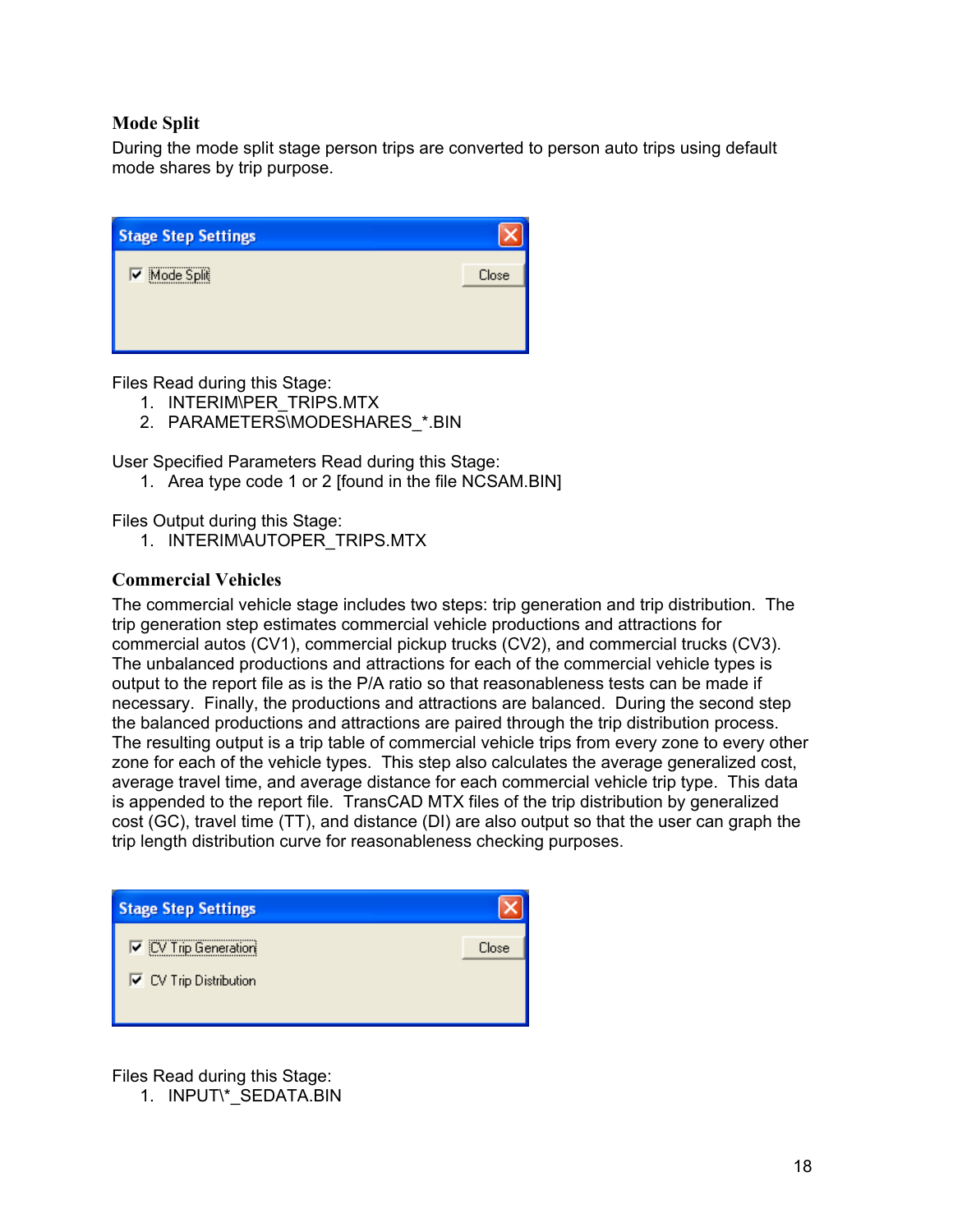- 2. PARAMETERS\CVATTRRATES.BIN
- 3. PARAMETERS\CVPRODRATES.BIN
- 4. PARAMETERS\GAMMACOEFFICIENTS\_\*.BIN
- 5. INTERIM\NHBGC\_PATH.MTX

User Specified Parameters Read during this Stage:

- 1. Area type code 1 or 2 [found in the file NCSAM.BIN]
- 2. Number of internal zones [found in the file NCSAM.BIN]

Files Output during this Stage:

- 1. OUTPUT\BALANCE\_CV.BIN
- 2. INTERIM\\*\_TLD\_GC.MTX, where the \* indicates trip purpose (CV1, CV2, or CV3)
- 3. INTERIM\\*\_TLD\_TT.MTX, where the \* indicates trip purpose (CV1, CV2, or CV3)
- 4. INTERIM\\*\_TLD\_DI.MTX, where the \* indicates trip purpose (CV1, CV2, or CV3)
- 5. INTERIM\CV\_TRIPS.MTX
- 6. *SCENARIONAME* \*SCENARIONAME*\_REPORT.TXT

#### **External Trips**

The external station stage includes two steps: trip generation and trip distribution. The trip generation step estimates external station trip attractions. The external station trip productions are read directly from the \* SEDATA.BIN file. After calculating the external station trip attractions, the unbalanced productions and attractions are output to the report file as is the P/A ratio so that reasonableness tests can be made if necessary. Finally, the productions and attractions are balanced. During the second step the balanced productions and attractions are paired through the trip distribution process. The resulting output is a trip table of external-internal/internal-external trips between external station zones and internal zones. This step also calculates the average generalized cost, average travel time, and average distance for the IX trip type. This data is appended to the report file. TransCAD MTX files of the trip distribution by generalized cost (GC), travel time (TT), and distance (DI) are also output so that the user can graph the trip length distribution curve for reasonableness checking purposes.

**NOTE:** The through trip table is created external to the model GUI and is treated as a model input.

| <b>Stage Step Settings</b> |       |
|----------------------------|-------|
| External Trip Generation   | Close |
| External Trip Distribution |       |
|                            |       |

Files Read during this Stage:

- 1. INPUT\\*\_SEDATA.BIN
- 2. PARAMETERS\IXATTRRATES.BIN
- 3. INTERIM\NHBGC\_PATH.MTX
- 4. PARAMETERS\GAMMACOEFFICIENTS\_\*.BIN

User Specified Parameters Read during this Stage: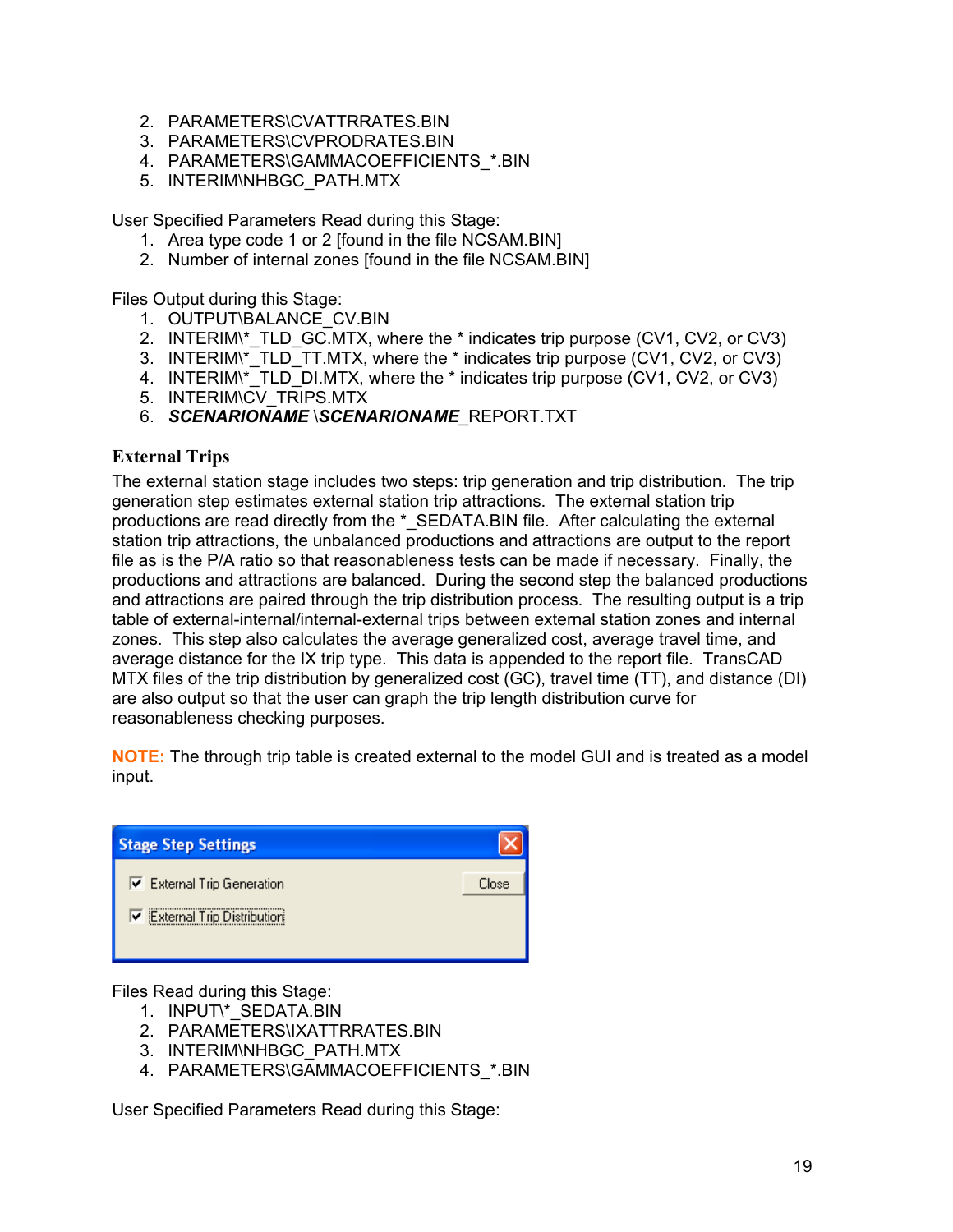- 1. Area type code 1 or 2 [found in the file NCSAM.BIN]
- 2. Number of internal zones [found in the file NCSAM.BIN]

Files Output during this Stage:

- 1. OUTPUT\BALANCE\_IX.BIN
- 2. INTERIM\IX\_TRIPS.MTX
- 3. INTERIM\IX\_TLD\_GC.MTX
- 4. INTERIM\IX\_TLD\_TT.MTX
- 5. INTERIM\IX\_TLD\_DI.MTX
- 6. *SCENARIONAME* \*SCENARIONAME*\_REPORT.TXT

#### **Time of Day**

The "Time of Day" stage converts the 24-hour production-attraction person auto trip table to an origin-destination vehicle trip table by time of day: AM (6:00 a.m. to 10:00 a.m.), Midday (10:00 a.m. to 3:00 p.m.), PM (3:00 p.m. to 7:00 p.m.), and Off Peak (7:00 p.m. to 6:00 a.m.). Commercial vehicle and IX production-attraction trip tables are also converted to origin-destination trip tables for the four time periods. The through trip table is already in origin-destination format so this trip table is simply split into four time-of-day trip tables. After trip tables for all trip purposes have been converted to time-of-day trip tables all trip purposes by time of day are combined to create a total trip table for AM, MD, PM, and OP. These final trip tables are used as input for the highway assignment.

| <b>Stage Step Settings</b> |       |
|----------------------------|-------|
| $\nabla$ Time of Day       | Close |
|                            |       |
|                            |       |

Files Read during this Stage:

- 1. INPUT\EETRIPS.MTX
- 2. INTERIM\AUTOPER\_TRIPS.MTX
- 3. INTERIM\CV\_TRIPS.MTX
- 4. INTERIM\IX\_TRIPS.MTX
- 5. PARAMETERS\NC\_HOURLY\_\*.BIN
- 6. PARAMETERS\VEHOCCUPANCYFACTORS\_\*.BIN

User Specified Parameters Read during this Stage:

1. Number of internal zones [found in the file NCSAM.BIN]

#### Files Output during this Stage:

- 1. INTERIM\AMVEH\_TRIPS.MTX
- 2. INTERIM\MDVEH\_TRIPS.MTX
- 3. INTERIM\PMVEH\_TRIPS.MTX
- 4. INTERIM\OP2VEH\_TRIPS.MTX and OPVEH\_TRIPS.MTX
- 5. INTERIM\AMCV\_TRIPS.MTX
- 6. INTERIM\MDCV\_TRIPS.MTX
- 7. INTERIM\PMCV\_TRIPS.MTX
- 8. INTERIM\OP2CV\_TRIPS.MTX and OPCV\_TRIPS.MTX
- 9. INTERIM\AMEE\_TRIPS.MTX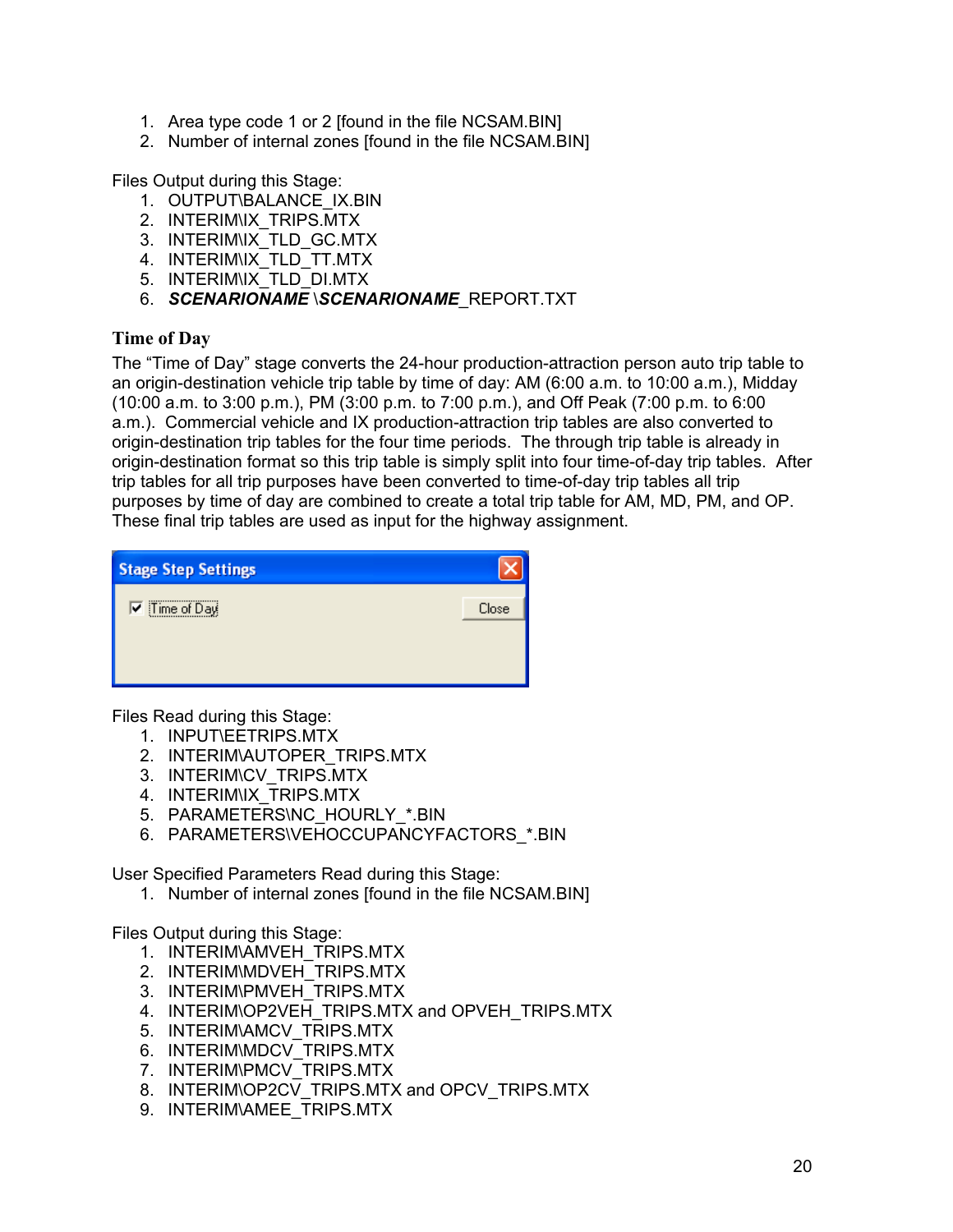10. INTERIM\MDEE\_TRIPS.MTX 11. INTERIM\PMEE\_TRIPS.MTX 12. INTERIM\OP2EE\_TRIPS.MTX and OEE\_TRIPS.MTX 13. INTERIM\AMIX\_TRIPS.MTX 14. INTERIM\MDIX\_TRIPS.MTX 15. INTERIM\PMIX\_TRIPS.MTX 16. INTERIM\OP2IX\_TRIPS.MTX and OPIX\_TRIPS.MTX 17. OUTPUT\AMTOT\_TRIPS.MTX 18. OUTPUT\MDTOT\_TRIPS.MTX 19. OUTPUT\PMTOT\_TRIPS.MTX

20. OUTPUT\OPTOT\_TRIPS.MTX

The OP2\*\_TRIPS.MTX files are interim files only and are not used in any final calculations.

#### **Traffic Assignment**

The "Traffic Assignment" stage is the final stage of the NC Small Area Model. This stage consists of two steps, highway assignment by time of day and the creation of highway assignment validation reports. During the highway assignment step the trips for each time period are assigned to the individual links of the highway network using a user equilibrium assignment approach. The resulting output is five link flow BIN files, one for each time period and one for a daily flow. These tables can be joined to the highway line layer for viewing, analyzing, and thematic mapping. The second step in the "Traffic Assignment" stage involves the creation of several tables that are useful for model validation and for summary comparisons between various alternatives. The output tables include: Count Link VMT Summary by Facility Type, Screenline Report, Percent Root Mean Square Error by Facility Type, Percent Root Mean Square Error by Volume Group, and Assignment Summary by Volume Group. These tables are appended to the report file for the model scenario executed.

| <b>Stage Step Settings</b>  |       |
|-----------------------------|-------|
| <b>▽</b> Traffic Assignment | Close |
| Generate Validation Reports |       |
|                             |       |

Files Read during this Stage:

- 1. INPUT\\*\_HIGHWAY.DBD
- 2. OUTPUT\NETWORK.NET
- 3. OUTPUT\AMTOT\_TRIPS.MTX
- 4. OUTPUT\MDTOT\_TRIPS.MTX
- 5. OUTPUT\PMTOT\_TRIPS.MTX
- 6. OUTPUT\OPTOT\_TRIPS.MTX

User Specified Parameters Read during this Stage:

1. Number of assignment iterations [found in the file NCSAM.BIN]

Files Output during this Stage:

- 1. OUTPUT\AM\_LINKFLOW.BIN
- 2. OUTPUT\MD\_LINKFLOW.BIN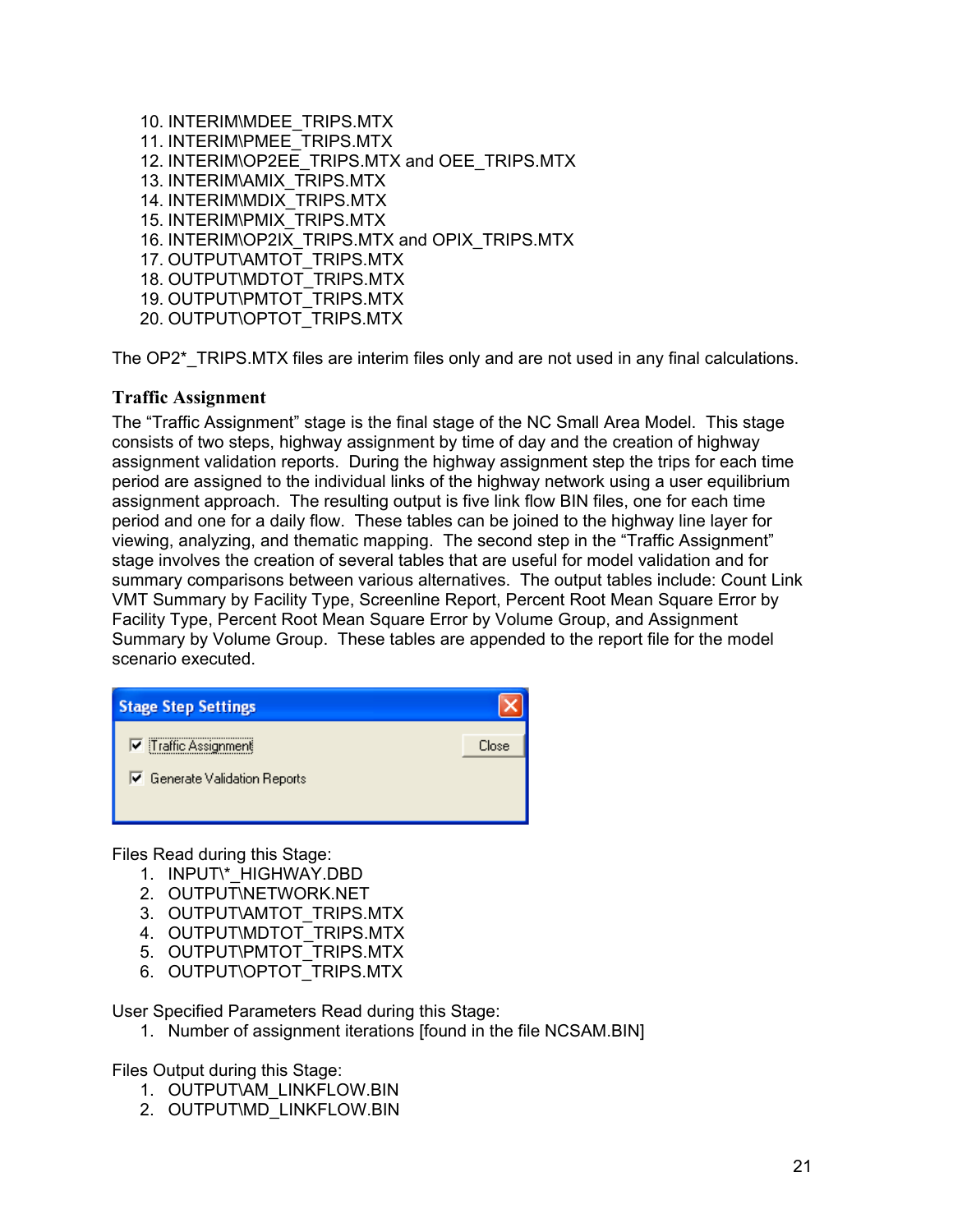- 3. OUTPUT\PM\_LINKFLOW.BIN
- 4. OUTPUT\OP\_LINKFLOW.BIN
- 5. OUTPUT\TOTAL\_LINKFLOW.BIN
- 6. *SCENARIONAME* \*SCENARIONAME*\_REPORT.TXT

# **4 Changing Parameters Files**

If the model interface is being used to calibrate/validate a base year model then it may be necessary to adjust parameter files in order to achieve acceptable model output results. These parameter files should ONLY be changed during the base year calibration/validation process and should NEVER be changed for the application of a future year scenario without also verifying base year model calibration/validation results. The reasonableness of model performance and model output should be checked after running each stage of the model. This chapter discusses the parameter files utilized at each stage and provides guidance on possible adjustments that may be required for model calibration/validation purposes. This discussion includes both parameter files located in the PARAMETERS folder and user parameter values specified in the NCSAM.BIN model setup file. The files located in the PARAMETERS folder can be opened and edited directly in TransCAD. The parameter values specified in the NCSAM.BIN file can be modified by first opening the BIN file within TransCAD and then changing the value in the table.

# *4.1 Prepare Network*

### **ALPHA.BIN**

The alpha parameter required for the facility type specific volume delay function (VDF) is stored in this table. During the "Prepare Network" stage each link in the highway line layer is updated with an alpha value depending on the facility type of the link. During the "Traffic Assignment" stage this parameter is read as input into the VDF calculations. The alpha parameter controls the level of speed sensitivity to changes in congestion. During the highway validation process a review of the model speeds by facility type may reveal the need to modify this parameter for a given facility type in order to achieve more representative results. If this situation arises the ALPHA.BIN file can be modified.

#### **CAPACITY.BIN**

Per hour per lane capacity for each unique combination of facility type, divided code, and area type (if used) is required input for the model. This data is stored in the CAPACITY.BIN file and should be based on local conditions. Prior to setting up the base year model this file is created by the user using the NCLOS tool. The link capacity is a direct input to the VDF used during highway assignment. During the highway validation process a review of the model performance measures, such as speed by facility type or volumes by facility type, may reveal the need to modify the capacity values for a given facility type and/or for a given set of operational conditions (i.e. divided/undivided/continuous left turn or area type). Changes to the link capacity are made directly within the CAPACITY.BIN file.

# *4.2 Create Network*

No parameter files are read during the create network stage.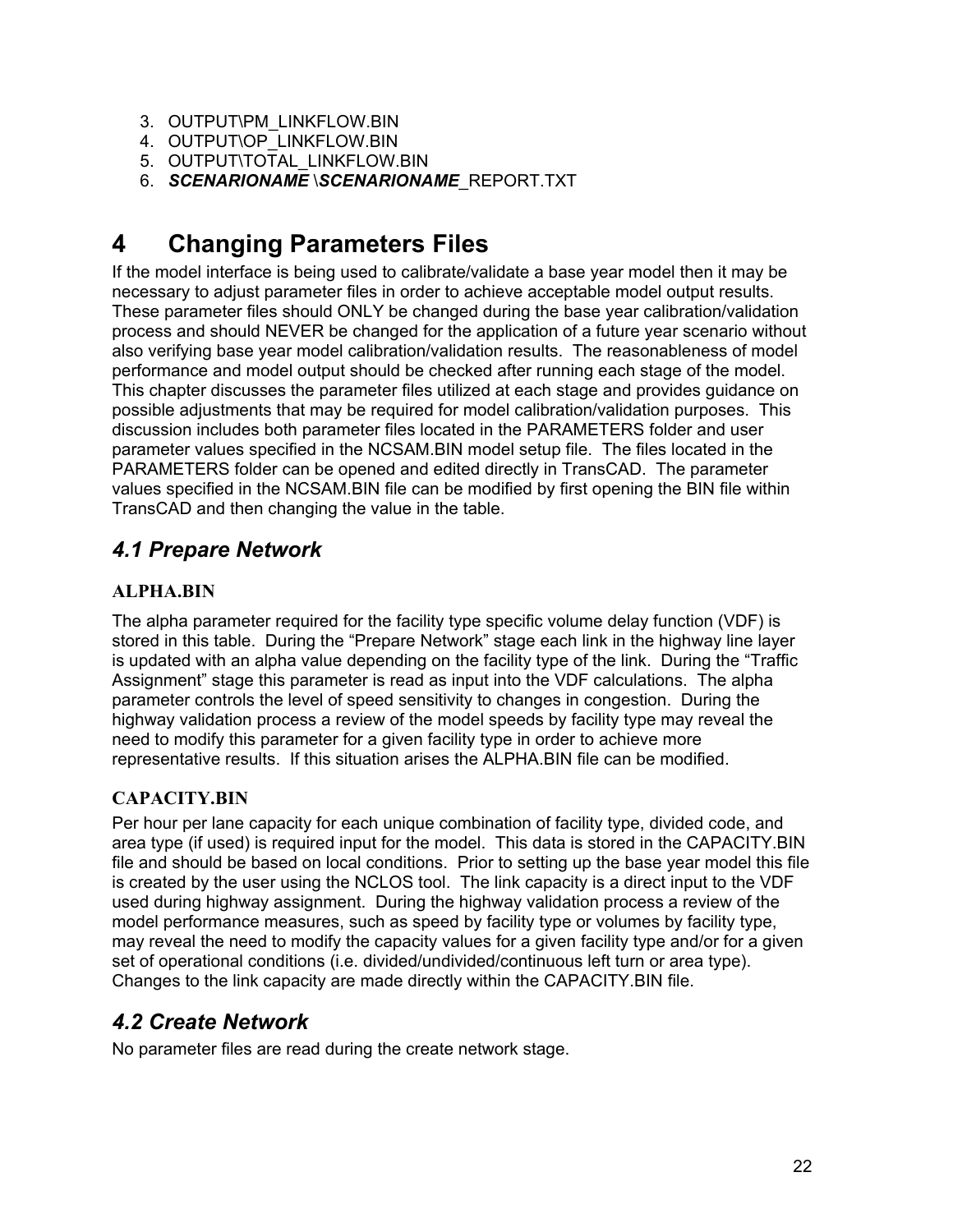# *4.3 Trip Generation*

#### **HHSIZE.BIN**

This file contains the default household size curves developed from the census data tabulated for the communities represented in the North Carolina Combined Survey Database. This file should ONLY be updated with household sized curves derived specifically for the study area in question. This exercise should be reserved for advanced model users only.

#### **AUTOS.BIN**

This file contains the default auto ownership curves developed from the census data tabulated for the communities represented in the North Carolina Combined Survey Database. This file should ONLY be updated with auto ownership curves derived specifically for the study area in question. This exercise should be reserved for advanced model users only.

#### **JOINTDIST.BIN**

This file contains the joint household size/auto ownership seed matrix developed from the census data tabulated for the communities represented in the North Carolina Combined Survey Database. This file should ONLY be updated with a seed matrix derived specifically for the study area in question. This exercise should be reserved for advanced model users only.

#### **NCPRODRATES.BIN**

The trip production rates by trip purpose for each combination of household size and auto ownership are tabulated in the NCPRODRATES.BIN file. During the trip generation step these rates are applied to the number of households by type to estimate the total trip productions by trip purpose. During the trip generation reasonableness checking process or during the highway validation process a review of the model performance measures may reveal the need to modify the trip production rates. If this situation arises the rates can be modified for a given trip purpose, a given household type, all trip purposes, or all household types.

#### **NCATTRRATES.BIN**

The trip attraction rates by trip purpose for each attraction variable are tabulated in the NCATTRRATES.BIN file. During the trip generation step these rates are applied to the attraction variables (number of employees by employment type and number of households) to estimate the total trip attractions by trip purpose. During the trip generation reasonableness checking process or during the highway validation process a review of the model performance measures may reveal the need to modify the trip attraction rates. If this situation arises the rates can be modified using this file.

#### **Percentage of NHBW Trips**

This value is used in the calculation of the NHBW non-resident trips. The assumption is that non-residents will make NHBW trips at the same rate as residents make NHBW trips. The default value is set to 11% which implies that 11% of the total trips are NHBW trips. After an initial run of the trip generation model this value should be checked against the study specific percent of NHBW trips and adjusted accordingly. This value can also be adjusted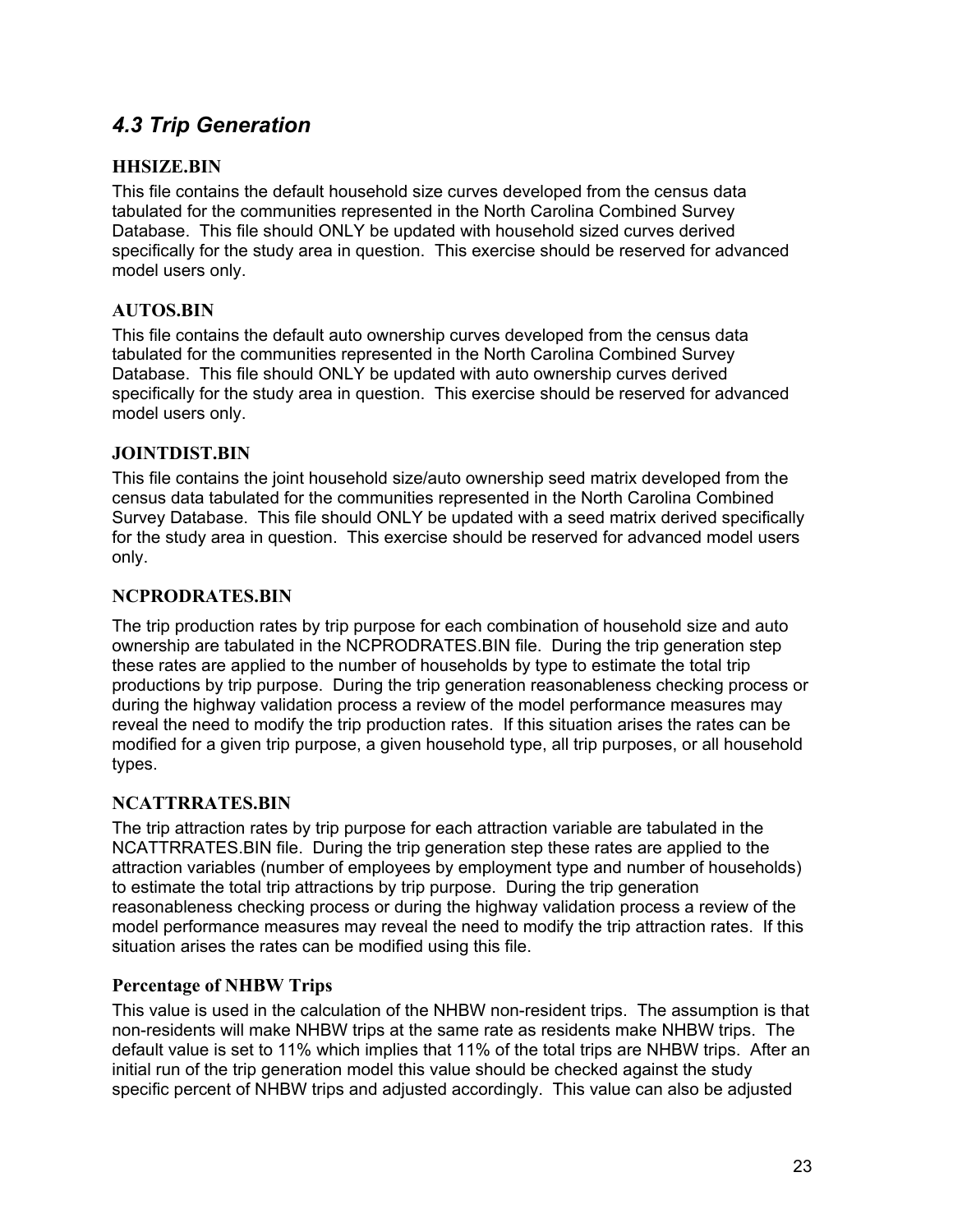up or down by the user if there is reason to believe that non-residents would make NHBW trips at a rate different from residents of the region.

#### **Percentage of NHBO Trips**

This value is used in the calculation of the NHBO non-resident trips. The assumption is that non-residents will make NHBO trips at the same rate as residents make NHBO trips. The default value is set to 21% which implies that 21% of the total trips are NHBO trips. After an initial run of the trip generation model this value should be checked against the study specific percent of NHBO trips and adjusted accordingly. This value can also be adjusted up or down by the user if there is reason to believe that non-residents would make NHBO trips at a rate different from residents of the region.

#### **Percentage of IX Household Attractions that are IE Trips**

This value is used in the calculation of both NHBW and NHBO non-resident trips. Recall that for the standard small area model the simplifying assumption is that all productions occur at the external stations. Indeed it is the case that households in the region make external trip productions. These trip productions are captured through the attraction coefficient in the external trip attraction equation. When calculating non-home-based trips made my non-residents we need to exclude the trips produced by households in the region. This factor captures that behavior by estimating the IX attractions that are actually household productions and then removing them from the calculation of non-home-based non-resident trips. The default value is set to 0.9, which implies that 90% of the IX household attractions are internal-external trips, or in other words, are productions. This value can be adjusted by the user if there is reason to believe that the percentage of IX household attractions is either higher or lower than 90%. This will have the effect of either increasing or decreasing the NHBW and NHBO non-resident trips.

# *4.4 Trip Distribution*

#### **GAMMACOEFFICIENTS\_\*.BIN**

The default gamma coefficients for small or large areas are stored in files GAMMACOEFFICIENTS\_\*.BIN where the \* represents SMALL or LARGE depending on the size of the study area. The gamma coefficients are input into the gamma function which is estimating friction factors. The gamma coefficients control the shape of the friction factor curve and, in turn, the value of the friction factor at each time interval. The value of the friction factor has a direct impact on the percentage of trips distributed within each time interval. During the trip distribution reasonableness checking process or during the highway validation process a review of the model performance measures may reveal that the average trip length by trip purpose is either too long or too short or the shape of the trip length frequency curve may not reflect the conditions you believe to be true for your area for a given trip purpose. In situations like this, the gamma coefficients can be adjusted to either increase or decrease the average trip length or to change the shape of the trip length frequency curve. All changes to gamma coefficients are made within this BIN file.

#### **KFACTORS.MTX**

In rare cases adjustments to the gamma coefficients are not sufficient to achieve acceptable trip distribution results. In this situation k-factors can be applied. The standard model does not recommend utilizing k-factors. However, this placeholder file can be created by the user if needed. If a k-factor file is needed then the k-factor toggle must be set to 1.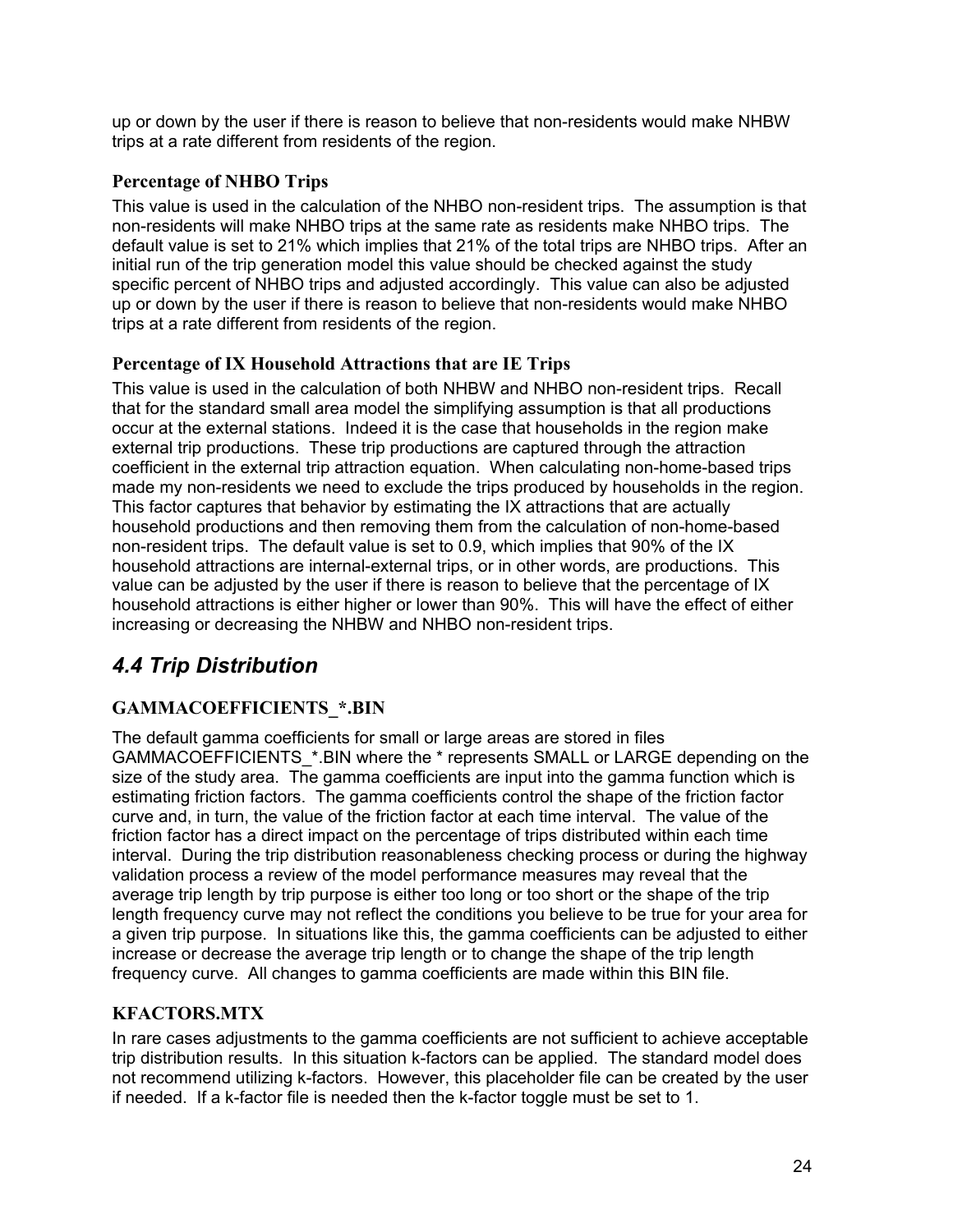#### **K-factor Toggle**

The application of k-factors in the model is handled through a "toggle" parameter. If this parameter in the NCSAM.BIN file is set to 0 (the default condition) then no k-factor table is required as input and k-factors are not applied to the trip distribution model. If this value is set to 1, then the user must create a k-factor table and this table will be applied during the trip distribution stage.

#### **Area Type Code**

This user specified code, located in the NCSAM.BIN file, is used to simply inform the model as to whether the study area is considered a small area (value set to 1) or a large area (value set to 2). This directs the program to use the appropriate parameter file for those parameters that differ for large and small areas.

# *4.5 Mode Split*

## **MODESHARES\_\*.BIN**

Auto shares by trip purpose are stored in this table. These values should be checked against locally observed data from the Census, the National Household Travel Survey, American Community Survey, or other local survey source for validity and adjusted as appropriate.

# *4.6 Commercial Vehicles*

### **CVPRODRATES.BIN**

The trip production rates for each commercial vehicle type are tabulated in the CVPRODRATES.BIN file. During the commercial vehicle trip generation step these rates are applied to the number of commercial vehicles by vehicle type and by employment type to estimate the total trip productions for CV1, CV2, and CV3. During the commercial vehicle trip generation reasonableness checking process a review of the model performance measures may reveal the need to modify these trip production rates. If this situation arises the rates can be modified.

### **CVATTRRATES.BIN**

The trip attraction rates by commercial vehicle for each attraction variable are tabulated in the CVATTRRATES.BIN file. During the commercial vehicle trip generation step these rates are applied to the attraction variables (number of employees by employment type and number of households) to estimate the total trip attractions by CV1, CV2, and CV3. During the trip generation reasonableness checking process a review of the model performance measures may reveal the need to modify the commercial vehicle trip attraction rates. If this situation arises the rates can be modified using this file.

### **GAMMACOEFFICIENTS\_\*.BIN**

As previously noted, the default gamma coefficients are stored in files GAMMACOEFFICIENTS\_\*.BIN. During the commercial vehicle trip distribution reasonableness checking process, a review of the model performance measures may reveal that the average trip length for the commercial vehicle trip purposes is either too long or too short or the shape of the trip length frequency curve may not reflect the conditions you believe to be true for your area. In situations like this, the gamma coefficients for the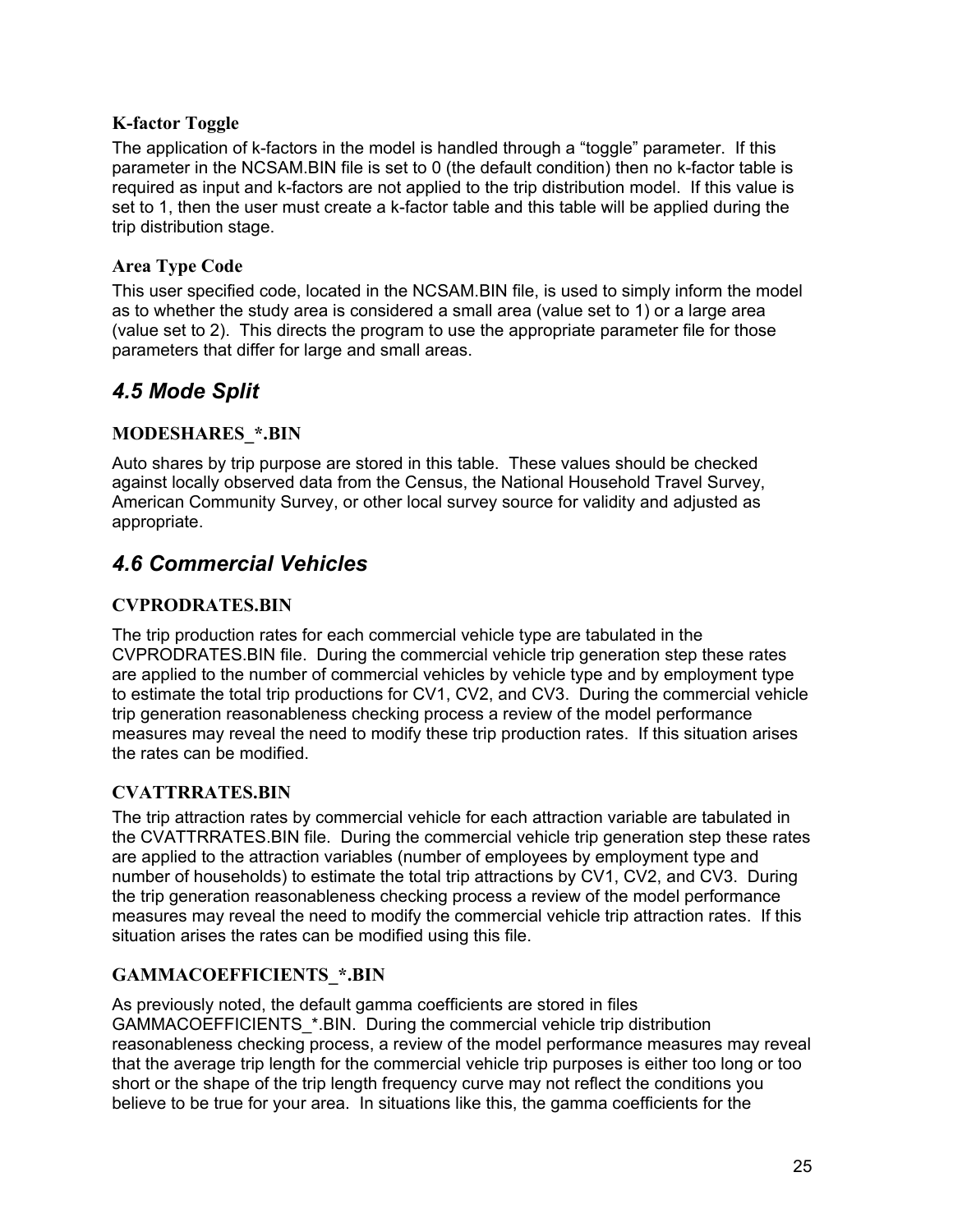commercial vehicles can be adjusted to either increase or decrease the average trip length or to change the shape of the trip length frequency curve. All changes to gamma coefficients are made within this BIN file.

# *4.7 External Stations*

## **IXATTRRATES.BIN**

The trip attraction rates for the IX trips for each attraction variable are tabulated in the IXATTRRATES.BIN file. During the IX trip generation step these rates are applied to the attraction variables (number of employees by employment type and number of households) to estimate the total trip attractions for the IX trip purpose. During the IX trip generation reasonableness checking process a review of the model performance measures may reveal the need to modify the IX trip attraction rates. If this situation arises the rates can be modified using this file.

## **GAMMACOEFFICIENTS\_\*.BIN**

As previously noted, the default gamma coefficients are stored in files GAMMACOEFFICIENTS \*.BIN. During the IX trip distribution reasonableness checking process a review of the model performance measures may reveal that the average trip length for the IX trips is either too long or too short or the shape of the trip length frequency curve may not reflect the conditions you believe to be true for your area. In situations like this, the gamma coefficients for the IX trip purpose can be adjusted to either increase or decrease the average trip length or to change the shape of the trip length frequency curve. All changes to gamma coefficients are made within this BIN file.

# *4.8 Time of Day*

## **NC\_HOURLY\_\*.BIN**

This file contains the default time-of-day and directional distribution tabulated from the communities represented in the North Carolina Combined Survey Database. This file should ONLY be updated if locally observed travel survey data is available for the study area in question. This exercise should be reserved for advanced model users only.

### **VEHOCCUPANCYFACTORS\_\*.BIN**

This file contains the default vehicle occupancy factors by trip purpose and by time of day (AM, MD, PM, and OP). This file should ONLY be updated if locally observed travel survey data is available for the study area in question.

# *4.9 Highway Assignment*

There are no parameter files read directly by the highway assignment stage, it is however important to recognized that the parameter files for all subsequent steps will have an impact on the performance measures for the highway assignment. A review of the highway assignment performance measures may reveal the need to adjust one or many of the before mentioned parameter files.

# **5 Model Report File**

A model report file is generated for each scenario that is specified and run. The report file is a text file that includes model performance outputs from each model stage where model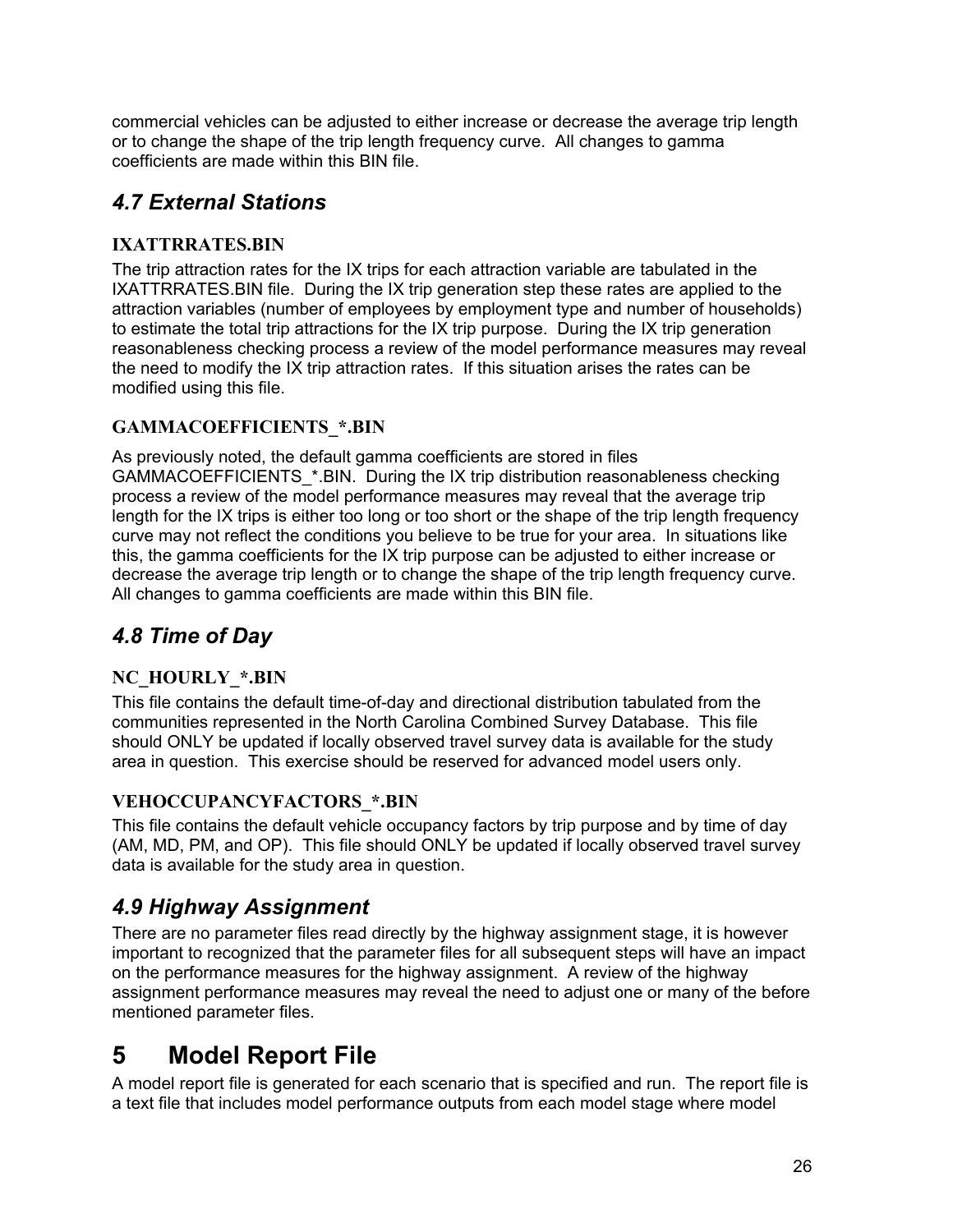performance output is required. The output from each subsequent stage is simply appended to the end of the report file. If a given stage is run multiple times, as is often the case during reasonableness checking and validation, the output from each run will be appended to the end of the report. This provides for easy comparison of each run. Once the base year model has been fully checked and validated, the report file for the base year scenario can be deleted, the model can then be run from start to finish and the report file will include the model performance output for the full model run. This file can then be easily read into MS Excel or MS Word for use in the final model documentation.

# **6 Scenario Planning**

As described previously, the user can create and edit scenarios by selecting the Setup button from the user interface. All information about default file names, directory names, and parameters are stored in the NCSAM.BIN file as described earlier. When a new scenario is created, TransCAD will look for the NCSAM.BIN file and populate the new scenario with the default information. This file can be viewed from and edited within TransCAD as any binary file. Specific information about all scenarios that a user has created is stored in the NCSAM.ARR file. This file is not editable except through the NCSAM user interface. If any structural changes are made to the application then changes may need to be made to the NCSAM.BIN file. If the NCSAM.BIN file is changed then scenarios previously created will need to be recreated in order for the modified parameters to be applied.

**NOTE:** *The ARR file is the way TransCAD archives the model run details for any given scenario. If the ARR file is deleted and the NCSAM.BIN file is changed then any scenario previously created and executed cannot be recreated with the same results. If scenarios need to be archived the entire set of directories, including the NCSAM.ARR and NCSAM.BIN files must be archived along with the scenario data.* 

# *6.1 Scenario Inputs*

The required files for running a new scenario include model parameter files and model input files. The model parameter files, listed in Table 1 and described in detail in Chapter 4, contain model constants, coefficients, rates, and other parameters that should not be changed from the base year. Only the input files listed in Table 2 can be updated without recalibrating the model set.

# *6.2 Adding a New Scenario*

To add a new scenario click the "Setup" button on the user interface. The Project Scenarios window will be displayed. From this window scenarios can be added, deleted, and sorted. All available scenarios will be listed in the list box with the date and time of creation. A box is provided for a detailed description of the scenario.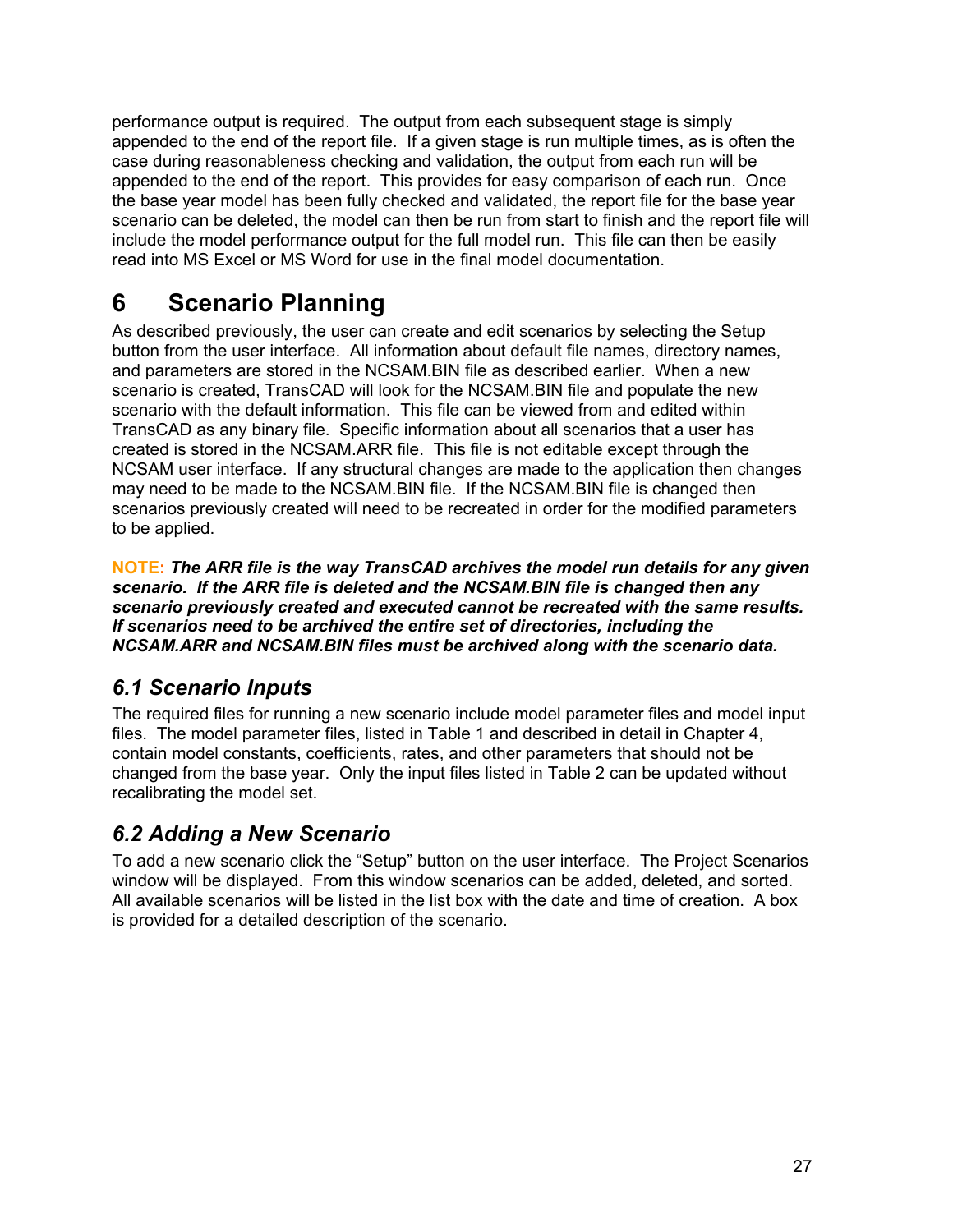|                                  | ⊠<br><b>Project Scenarios</b>                                                                                                                                                                                                        |
|----------------------------------|--------------------------------------------------------------------------------------------------------------------------------------------------------------------------------------------------------------------------------------|
|                                  | Date<br>Name<br>Add<br>Thu Aug 21 2008 (14:59:47)<br>Base Year<br>Delete<br>Thu Aug 21 2008 (15:06:18)<br>2035<br>Sort by Date<br>Sort by Name<br>Move Up<br>Move Down                                                               |
| Select to<br>choose<br>directory | 2035<br>Name<br><b>Steps</b><br>Prepare Network<br>Create Network<br>Thu Aug 21 2008 (15:06:18)<br>Date<br>Trip Generation<br><b>Trip Distribution</b><br>Dir<br>D:\Sanford\2035<br>Mode Split<br>Commercial Vehicles<br>Description |
|                                  | 0K<br>Contents<br>Cancel                                                                                                                                                                                                             |

Each scenario must have its own directory, and the directory and required subdirectories (See Figure 2) must already exist. If the directories exist, the user can select the DIR button and, using the Windows-like browser, select the location of the scenario data files and subdirectories. (See the screenshot below).

| <b>Browse For Folder</b>                                                                                  |  |
|-----------------------------------------------------------------------------------------------------------|--|
| Choose directory                                                                                          |  |
| Desktop<br>œ<br>My Documents<br>$\overline{+}$<br>Ŧ<br>My Computer<br>My Network Places<br>$\blacksquare$ |  |
| My Documents<br>Folder:<br>Make New Folder<br>Cancel<br>nĸ                                                |  |

Each stage of the model application is listed in the "Parameters for Step…" list box as described previously. These are the same Stages listed on the model user interface. As demonstrated previously, selecting the Contents button will display the input and output data files, and any applicable parameter for the highlighted Stage. See the screenshot below.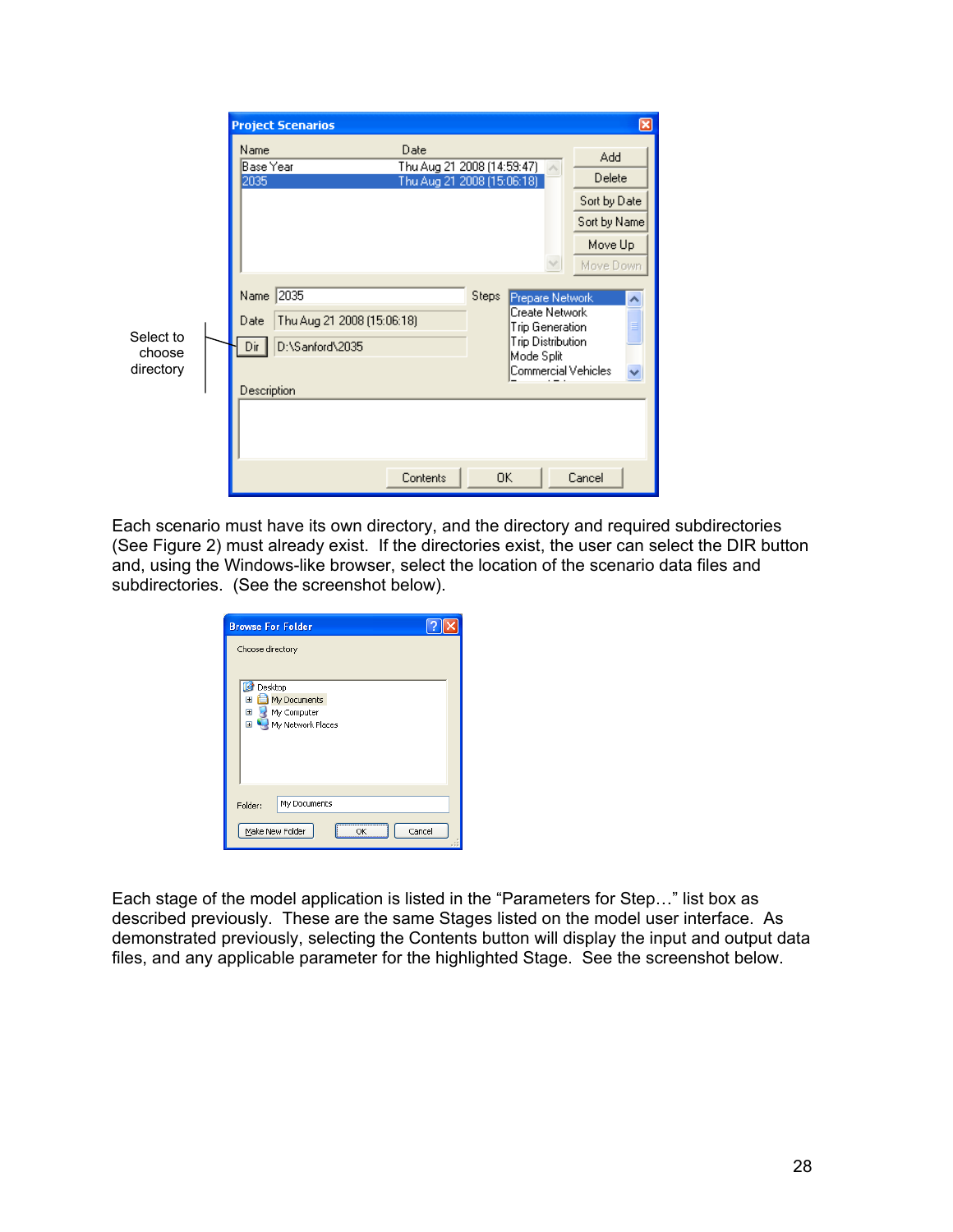| <b>Parameters For Step Mode Split</b>                             |                                                                      |        | ⊠  |  |  |  |
|-------------------------------------------------------------------|----------------------------------------------------------------------|--------|----|--|--|--|
| Files                                                             | Path                                                                 |        | 0K |  |  |  |
| Name<br>Mode Shares Large                                         | Status<br>Exists                                                     | Cancel |    |  |  |  |
| Mode Shares Small                                                 | \parameters\ModeShares_Large.bin<br>\parameters\ModeShares_Small.bin |        |    |  |  |  |
|                                                                   | <b>Exists</b>                                                        |        |    |  |  |  |
| File<br>C Input C Output<br>Dir<br>Open<br>Help Mode Shares Large |                                                                      |        |    |  |  |  |
| Parameters                                                        |                                                                      |        |    |  |  |  |
|                                                                   |                                                                      |        |    |  |  |  |
|                                                                   |                                                                      |        |    |  |  |  |
| C Scalar C List C Discrete                                        |                                                                      |        |    |  |  |  |
| Help.                                                             |                                                                      |        |    |  |  |  |

The user can select to view either the input or the output files by selecting the appropriate radio button under the file listing scroll box. The status column indicates whether or not the file already exists. As with the base year scenario, the user should check to see that all input files exist before executing the model. Further, if performance testing and output files from previous runs need to be saved, the user can change the name and/or location of the output files in order to avoid overwriting existing files. Highlighted file can be changed with the File button. The Dir button allows for global changes to file locations. The Open button allows the user to open and view the TransCAD file that is highlighted in order to verify the contents.

The bottom section of the Contents window allows the user to change parameters for some stages. Any changes made to the parameters in this way will be applied to that scenario ONLY. To apply a parameter change to EVERY scenario the change must be made in the NCSAM.BIN file. Changes to this file should ONLY be made during the calibration/validation of the base year model.

# *6.3 Running a New Scenario*

Once all input files for the new scenario are ready and the scenario has been set up the user can then run through all of the model stages to prepare new model outputs for the scenario. The user must review the reasonableness of the results and compare the base year and other scenarios to verify that the model has been run correctly and the results are in line with the underlying changes in land use and transportation networks.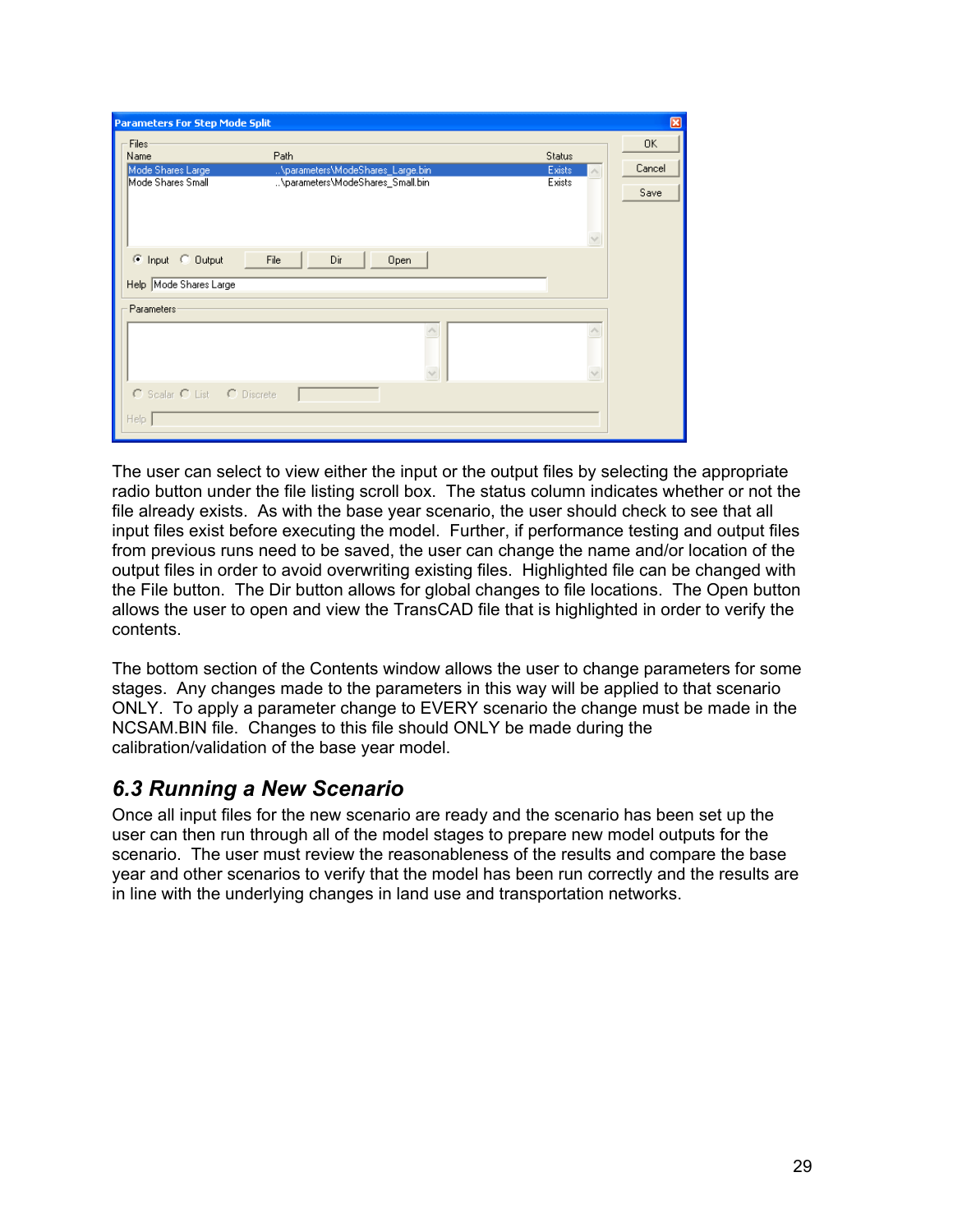# **Appendix A**

## **Table A-1 SEDATA File Format**

| <b>Field Name</b> | <b>Field Type</b> | Width           | Decimal                  | Data                    | Description                    |
|-------------------|-------------------|-----------------|--------------------------|-------------------------|--------------------------------|
|                   |                   |                 |                          | Value*                  |                                |
| <b>TAZ</b>        | Integer (4 bytes) | 10              | 0                        | R                       | Traffic analysis zone          |
| <b>District</b>   | Integer (4 bytes) | 11              | $\overline{0}$           | O                       | District code                  |
| Population        | Integer (4 bytes) | 11              | $\mathbf 0$              | R                       | Population in zone             |
| Households        | Integer (4 bytes) | 11              | $\mathbf 0$              | $\mathsf R$             | Households in zone             |
| Vehicles          | Integer (4 bytes) | 10              | $\mathbf 0$              | $\mathsf R$             | Autos in zone                  |
| Industry          | Integer (4 bytes) | 11              | $\mathbf 0$              | $\mathsf{R}$            | Industry employees             |
| Retail            | Integer (4 bytes) | 11              | $\mathbf 0$              | $\mathsf R$             | Retail employees               |
| HwyRet            | Integer (4 bytes) | 11              | $\mathbf 0$              | R                       | Highway retail employees       |
| Service           | Integer (4 bytes) | 11              | $\mathbf 0$              | $\mathsf R$             | Service employees              |
| Office            | Integer (4 bytes) | 11              | $\mathbf 0$              | $\mathsf R$             | Office employees               |
| TotEmp            | Integer (4 bytes) | $\overline{11}$ | $\mathbf 0$              | $\mathsf R$             | Total employment               |
| <b>Students</b>   | Integer (4 bytes) | 11              | $\mathbf 0$              | $\mathsf R$             | <b>Students</b>                |
| CV1IND            | Integer (4 bytes) | 8               | $\mathbf 0$              | R                       | Autos at industry site         |
| CV2IND            | Integer (4 bytes) | 8               | $\mathbf 0$              | $\mathsf R$             | Pickups at industry site       |
| <b>CV3IND</b>     | Integer (4 bytes) | $\overline{8}$  | $\mathbf 0$              | $\mathsf{R}$            | Trucks at industry site        |
| <b>CV1RET</b>     | Integer (4 bytes) | 8               | $\mathbf 0$              | $\mathsf{R}$            | Autos at retail site           |
| <b>CV2RET</b>     | Integer (4 bytes) | $\overline{8}$  | $\mathbf 0$              | $\overline{\mathsf{R}}$ | Pickups at retail site         |
| <b>CV3RET</b>     | Integer (4 bytes) | 8               | $\mathbf 0$              | $\mathsf R$             | Trucks at retail site          |
| CV1HWY            | Integer (4 bytes) | $\overline{8}$  | $\mathbf 0$              | $\mathsf R$             | Autos at highway retail site   |
| CV2HWY            | Integer (4 bytes) | 8               | $\mathbf 0$              | $\mathsf R$             | Pickups at highway retail site |
| CV3HWY            | Integer (4 bytes) | 8               | $\mathbf 0$              | $\mathsf R$             | Trucks at highway retail site  |
| <b>CV1SER</b>     | Integer (4 bytes) | 8               | $\mathbf 0$              | $\mathsf R$             | Autos at service site          |
| CV2SER            | Integer (4 bytes) | $\overline{8}$  | $\mathbf 0$              | $\mathsf R$             | Pickups at service site        |
| <b>CV3SER</b>     | Integer (4 bytes) | 8               | $\boldsymbol{0}$         | R                       | Trucks at service site         |
| CV1OFF            | Integer (4 bytes) | $\overline{8}$  | $\mathbf 0$              | $\mathsf R$             | Autos at office site           |
| CV2OFF            | Integer (4 bytes) | $\overline{8}$  | $\overline{0}$           | $\overline{R}$          | Pickups at office site         |
| CV3OFF            | Integer (4 bytes) | $\overline{8}$  | $\mathbf 0$              | $\mathsf R$             | Trucks at office site          |
| PopDensity        | Real (8 bytes)    | $\overline{13}$ | $\overline{2}$           | $\circ$                 | Population density             |
| <b>HHDensity</b>  | Real (8 bytes)    | 13              | $\overline{2}$           | $\overline{O}$          | Household density              |
| EmpDensity        | Real (8 bytes)    | 13              | $\overline{2}$           | $\overline{O}$          | <b>Employment density</b>      |
| hbwp              | Real (8 bytes)    | 13              | $\overline{3}$           | M                       | <b>HBW</b> productions         |
| hbwa              | Real (8 bytes)    | 13              | $\overline{3}$           | M                       | <b>HBW</b> attractions         |
| hbop              | Real (8 bytes)    | 13              | $\mathsf 3$              | M                       | HBO productions                |
| hboa              | Real (8 bytes)    | 13              | $\overline{3}$           | M                       | <b>HBO</b> attractions         |
| hbschp            | Real (8 bytes)    | 13              | $\overline{3}$           | M                       | <b>HBSCH</b> productions       |
| hbscha            | Real (8 bytes)    | 13              | $\overline{3}$           | M                       | <b>HBSCH</b> attractions       |
| nhbwp             | Real (8 bytes)    | 13              | $\overline{3}$           | M                       | NHBW productions               |
| nhbwa             | Real (8 bytes)    | 13              | $\overline{3}$           | M                       | <b>NHBW</b> attractions        |
| nhbop             | Real (8 bytes)    | 13              | $\overline{3}$           | M                       | NHBO productions               |
| nhboa             | Real (8 bytes)    | 13              | $\overline{3}$           | M                       | NHBO attractions               |
| cv1p              | Real (8 bytes)    | 13              | $\overline{3}$           | M                       | CV auto productions            |
| cv1a              | Real (8 bytes)    | 13              | $\overline{\mathcal{E}}$ | M                       | CV auto attractions            |
| cv <sub>2p</sub>  | Real (8 bytes)    | 13              | $\overline{3}$           | M                       | CV pickup productions          |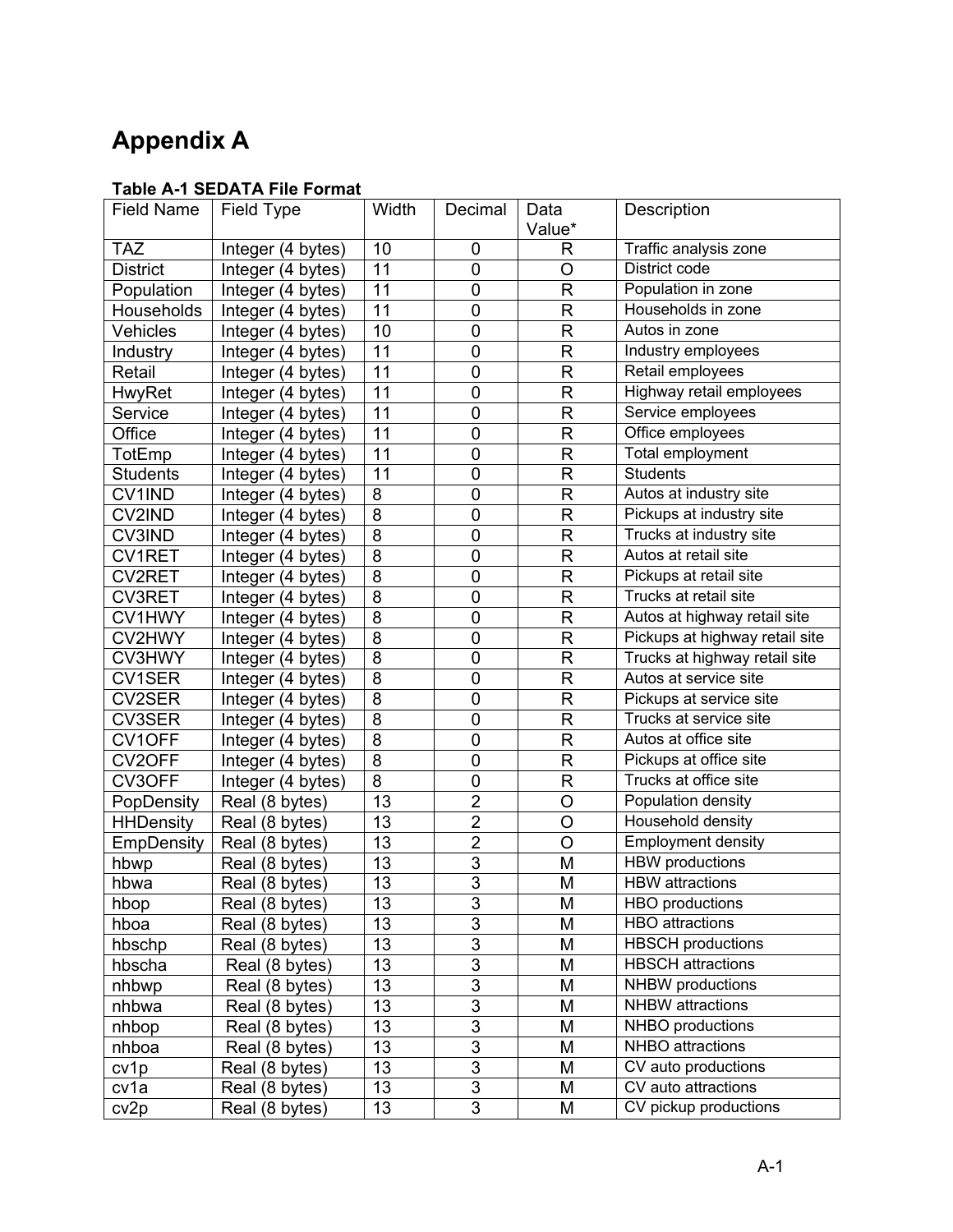| cv <sub>2a</sub>   | Real (8 bytes)    | 13 | $\overline{3}$          | M            | CV pickup attractions         |
|--------------------|-------------------|----|-------------------------|--------------|-------------------------------|
| cv3p               | Real (8 bytes)    | 13 | $\overline{3}$          | M            | CV truck productions          |
| cv3a               | Real (8 bytes)    | 13 | $\overline{3}$          | M            | CV truck attractions          |
| ixp                | Real (8 bytes)    | 10 | $\overline{2}$          | $\mathsf{R}$ | IX productions                |
| ixa                | Real (8 bytes)    | 10 | $\overline{2}$          | M            | IX attractions                |
| <b>CIterations</b> | Integer (4 bytes) | 10 | $\pmb{0}$               | M            | Disaggregate model iterations |
| <b>HHClosure</b>   | Real (8 bytes)    | 13 | $\overline{7}$          | M            | Disaggregate model closure    |
| hhp1               | Real (8 bytes)    | 10 | $\overline{\mathbf{4}}$ | M            | 1 person households           |
| hhp2               | Real (8 bytes)    | 10 | $\overline{\mathbf{4}}$ | M            | 2 person households           |
| hhp3               | Real (8 bytes)    | 10 | $\overline{\mathbf{4}}$ | M            | 3 person households           |
| hhp4               | Real (8 bytes)    | 10 | 4                       | M            | 4 person households           |
| hhp5               | Real (8 bytes)    | 10 | 4                       | M            | 5+ person households          |
| hha0               | Real (8 bytes)    | 10 | 4                       | M            | 0 auto households             |
| hha1               | Real (8 bytes)    | 10 | $\overline{\mathbf{4}}$ | M            | 1 auto households             |
| hha2               | Real (8 bytes)    | 10 | 4                       | M            | 2 auto households             |
| hha3               | Real (8 bytes)    | 10 | $\overline{\mathbf{4}}$ | M            | 3+ auto households            |
| hhp1a0             | Real (8 bytes)    | 10 | $\overline{\mathbf{4}}$ | M            | 1 person, 0 auto households   |
| hhp1a1             | Real (8 bytes)    | 10 | $\overline{\mathbf{4}}$ | M            | 1 person, 1 auto households   |
| hhp1a2             | Real (8 bytes)    | 10 | $\overline{\mathbf{4}}$ | M            | 1 person, 2 auto households   |
| hhp1a3             | Real (8 bytes)    | 10 | $\overline{\mathbf{4}}$ | M            | 1 person, 3+ auto households  |
| hhp2a0             | Real (8 bytes)    | 10 | $\overline{4}$          | M            | 2 person, 0 auto households   |
| hhp2a1             | Real (8 bytes)    | 10 | $\overline{\mathbf{4}}$ | M            | 2 person, 1 auto households   |
| hhp2a2             | Real (8 bytes)    | 10 | $\overline{\mathbf{4}}$ | M            | 2 person, 2 auto households   |
| hhp2a3             | Real (8 bytes)    | 10 | $\overline{4}$          | M            | 2 person, 3+ auto households  |
| hhp3a0             | Real (8 bytes)    | 10 | $\overline{\mathbf{4}}$ | M            | 3 person, 0 auto households   |
| hhp3a1             | Real (8 bytes)    | 10 | $\overline{\mathbf{4}}$ | M            | 3 person, 1 auto households   |
| hhp3a2             | Real (8 bytes)    | 10 | $\overline{4}$          | M            | 3 person, 2 auto households   |
| hhp3a3             | Real (8 bytes)    | 10 | $\overline{\mathbf{4}}$ | M            | 3 person, 3+ auto households  |
| hhp4a0             | Real (8 bytes)    | 10 | $\overline{\mathbf{4}}$ | M            | 4 person, 0 auto households   |
| hhp4a1             | Real (8 bytes)    | 10 | $\overline{4}$          | M            | 4 person, 1 auto households   |
| hhp4a2             | Real (8 bytes)    | 10 | $\overline{\mathbf{4}}$ | M            | 4 person, 2 auto households   |
| hhp4a3             | Real (8 bytes)    | 10 | $\overline{\mathbf{4}}$ | M            | 4 person, 3+ auto households  |
| hhp5a0             | Real (8 bytes)    | 10 | $\overline{\mathbf{4}}$ | M            | 5+ person, 0 auto households  |
| hhp5a1             | Real (8 bytes)    | 10 | $\overline{4}$          | M            | 5+ person, 1 auto households  |
| hhp5a2             | Real (8 bytes)    | 10 | $\overline{\mathbf{4}}$ | M            | 5+ person, 2 auto households  |
| hhp5a3             | Real (8 bytes)    | 10 | $\overline{\mathbf{4}}$ | M            | 5+ person, 3+ auto            |
|                    |                   |    |                         |              | households                    |

\* Required (R) Optional (O) or Model Generated (M)

#### **Table A-2 HIGHWAY Node Layer File Format**

| <b>Field Name</b> | Field Type        | Width | Decimal | Data Value* |
|-------------------|-------------------|-------|---------|-------------|
| ID                | Integer (4 bytes) | 10    |         |             |
| Longitude         | Integer (4 bytes) | 10    |         |             |
| Latitude          | Integer (4 bytes) | 10    |         |             |
| Centroid          | Integer (4 bytes) | 10    |         |             |

\* Required (R) Optional (O) or Model Generated (M)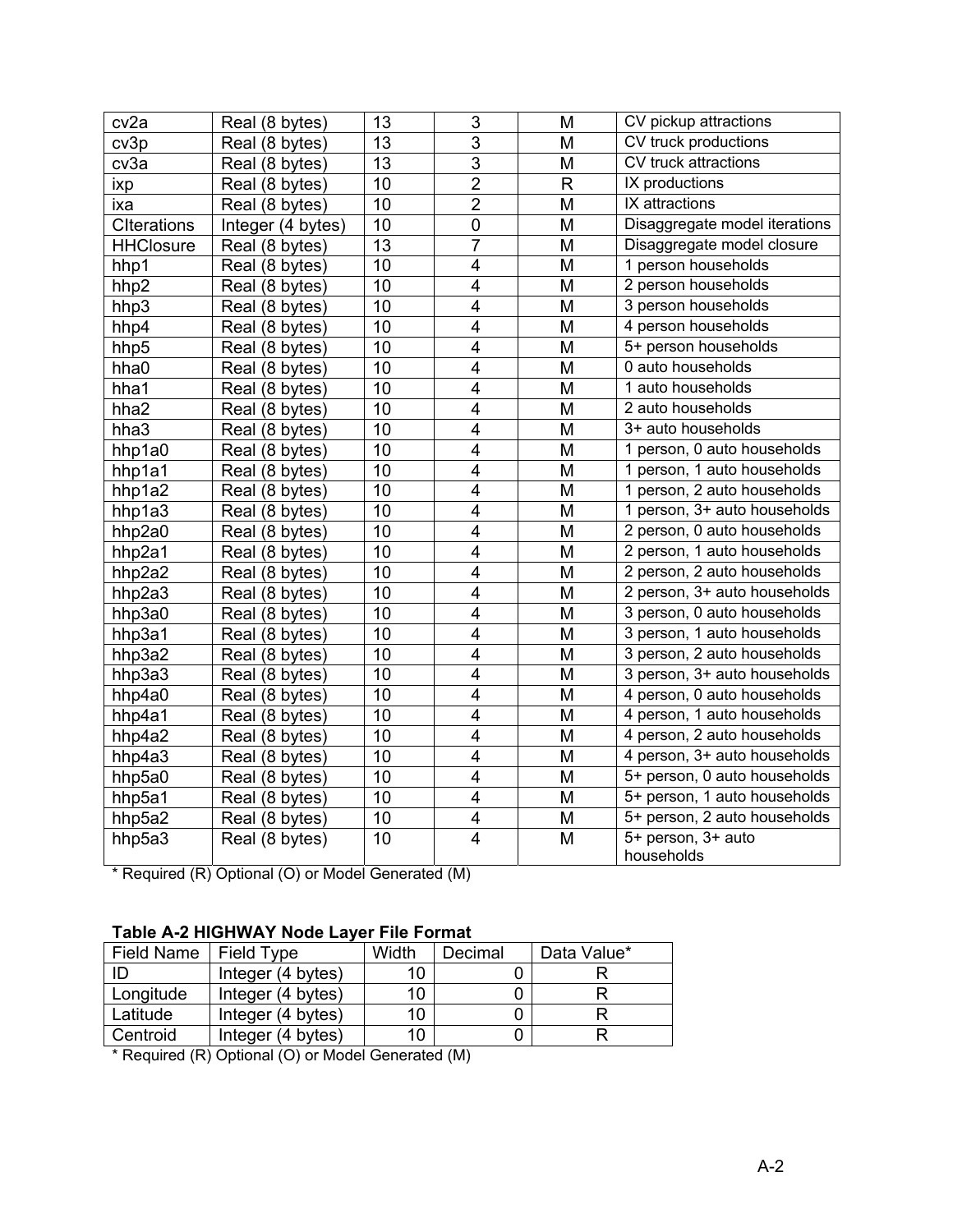#### **Table A-3 HIGHWAY Line Layer File Format**

| <b>Field Name</b>      | Field Type        | Width          | Decimal        | Data Value*  | Description              |
|------------------------|-------------------|----------------|----------------|--------------|--------------------------|
| ID                     | Integer (4 bytes) | 10             | 0              | R            | Link ID                  |
| Length                 | Real (8 bytes)    | 10             | $\overline{2}$ | R            | Link length              |
| Dir                    | Integer (2 bytes) | $\overline{2}$ | 0              | R            | Link DIR                 |
| <b>Posted Speed</b>    | Real (8 bytes)    | 10             | $\overline{c}$ | $\mathsf{R}$ | Link posted speed        |
| <b>Facility Type</b>   | Character         | 24             | 0              | $\circ$      | Link facility type       |
| FACTYPE CD             | Integer (4 bytes) | 10             | 0              | $\mathsf{R}$ | Link facility type code  |
| <b>Divided</b>         | Character         | 14             | 0              | $\circ$      | Link cross-section       |
| <b>DIVIDED CD</b>      | Integer (4 bytes) | 6              | $\mathbf 0$    | $\mathsf{R}$ | Cross-section code       |
| <b>AB Lanes</b>        | Integer (4 bytes) | 6              | 0              | $\mathsf{R}$ | Number of lanes AB       |
| <b>BA Lanes</b>        | Integer (4 bytes) | 6              | 0              | $\mathsf{R}$ | Number of lanes BA       |
| <b>HOV</b>             | Integer (2 bytes) | $\overline{2}$ | 0              | $\circ$      | <b>HOV</b> indicator     |
| Toll                   | Integer (2 bytes) | $\overline{2}$ | 0              | $\circ$      | <b>Toll indicator</b>    |
| FUNCL CD               | Integer (2 bytes) | 6              | $\mathbf 0$    | $\mathsf{R}$ | Functional class code    |
| AB CAPPHPL             | Integer (4 bytes) | $\overline{8}$ | 0              | M            | Link capacity per        |
| <b>BA CAPPHPL</b>      | Integer (4 bytes) | 8              | 0              | M            | hour per lane AB and     |
|                        |                   |                |                |              | <b>BA</b>                |
| AB AMCAP               | Integer (4 bytes) | 8              | 0              | M            | AM link capacity AB      |
| <b>BA AMCAP</b>        | Integer (4 bytes) | 8              | 0              | M            | and BA                   |
| AB MDCAP               | Integer (4 bytes) | 8              | 0              | M            | Midday link capacity     |
| <b>BA MDCAP</b>        | Integer (4 bytes) | 8              | 0              | M            | AB and BA                |
| AB PMCAP               | Integer (4 bytes) | 8              | 0              | M            | PM link capacity AB      |
| <b>BA PMCAP</b>        | Integer (4 bytes) | 8              | 0              | M            | and BA                   |
| AB OPCAP               | Integer (4 bytes) | 8              | 0              | M            | OP link capacity AB      |
| <b>BA OPCAP</b>        | Integer (4 bytes) | 8              | 0              | M            | and BA                   |
| <b>AB Initial Time</b> | Real (8 bytes)    | 10             | 3              | M            | Initial link travel time |
| <b>BA Initial Time</b> | Real (8 bytes)    | 10             | $\overline{3}$ | M            | AB and BA                |
| AB HBWGC               | Real (8 bytes)    | 10             | $\overline{3}$ | M            | HBW link generalized     |
| <b>BA HBWGC</b>        | Real (8 bytes)    | 10             | 3              | M            | cost AB and BA           |
| AB HBOGC               | Real (8 bytes)    | 10             | $\overline{3}$ | M            | HBO link generalized     |
| <b>BA HBOGC</b>        | Real (8 bytes)    | 10             | 3              | M            | cost AB and BA           |
| <b>AB NHBGC</b>        | Real (8 bytes)    | 10             | 3              | M            | NHB link generalized     |
| <b>BA NHBGC</b>        | Real (8 bytes)    | 10             | 3              | M            | cost AB and BA           |
| Alpha                  | Integer (2 bytes) | $6\phantom{1}$ | $\overline{0}$ | M            | Link alpha code          |
| <b>AB Count</b>        | Integer (4 bytes) | 10             | 0              | R            | Link count AB and        |
| <b>BA Count</b>        | Integer (4 bytes) | 10             | 0              | R            | BA                       |
| DailyCount             | Integer (4 bytes) | 10             | 0              | R            | Link daily count         |
| Screenline             | Integer (4 bytes) | 10             | 0              | R            | Screenline link          |
|                        |                   |                |                |              | indicator                |
| County                 | Character         | 16             | 0              | $\circ$      | County name              |
| Name                   | Character         | 32             | $\pmb{0}$      | $\circ$      | Road name                |
| AB VMT                 | Integer (4 bytes) | 8              | 0              | M            | Link VMT AB and BA       |
| <b>BA VMT</b>          | Integer (4 bytes) | 8              | 0              | M            |                          |
| TOT VMT                | Integer (4 bytes) | 8              | 0              | M            | <b>Total VMT</b>         |

\* Required (R) Optional (O) or Model Generated (M)